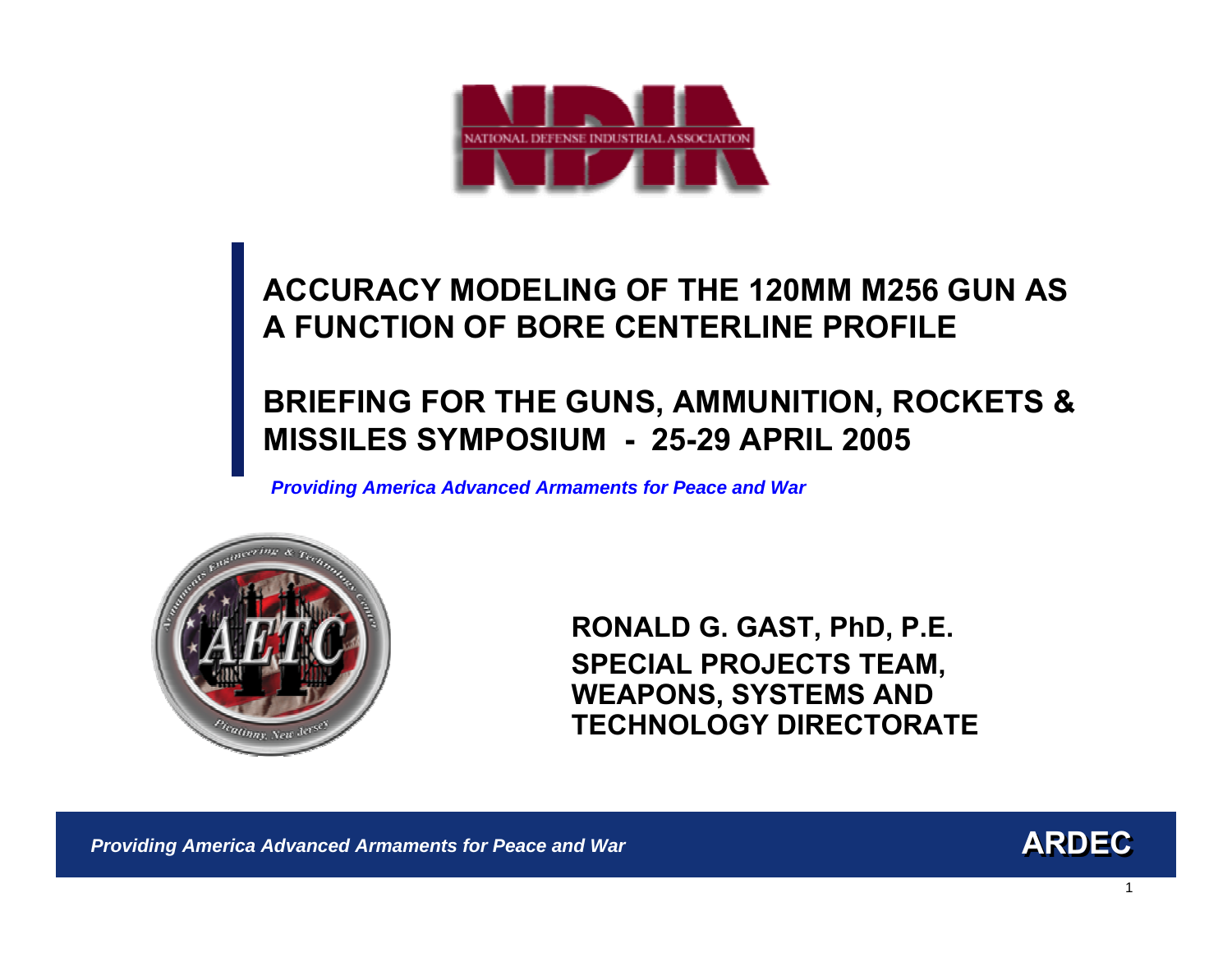



## **BACKGROUND AND MOTIVATION FOR THE CONDUCTION OFTHIS STUDY**

**It is a w ell known fact that the centerline profile of the bore affects the in-bore dynamics and exit conditions of the projectile.**

**The exit state of the projectile serves as initial conditions to the projectile's flight path to its intended target.** 

**A relatively accurate and quick running model of this would be beneficial to assess accuracy, especially for the newer, lig htweight ordnance weapons.** 

**Since simulations are just mat hematical models of reality, validation is an extremely important aspect of their use.** 

**The subject weapon has a plethora of field generated experimental data regarding accuracy and dispersion for several unique gun tubes.** 

**We are submitting a validation effort of our modeling techniques through the attempted reproduction of this data using dedicated models and statistics knowing full w ell that replication of field generated data is most difficult.**

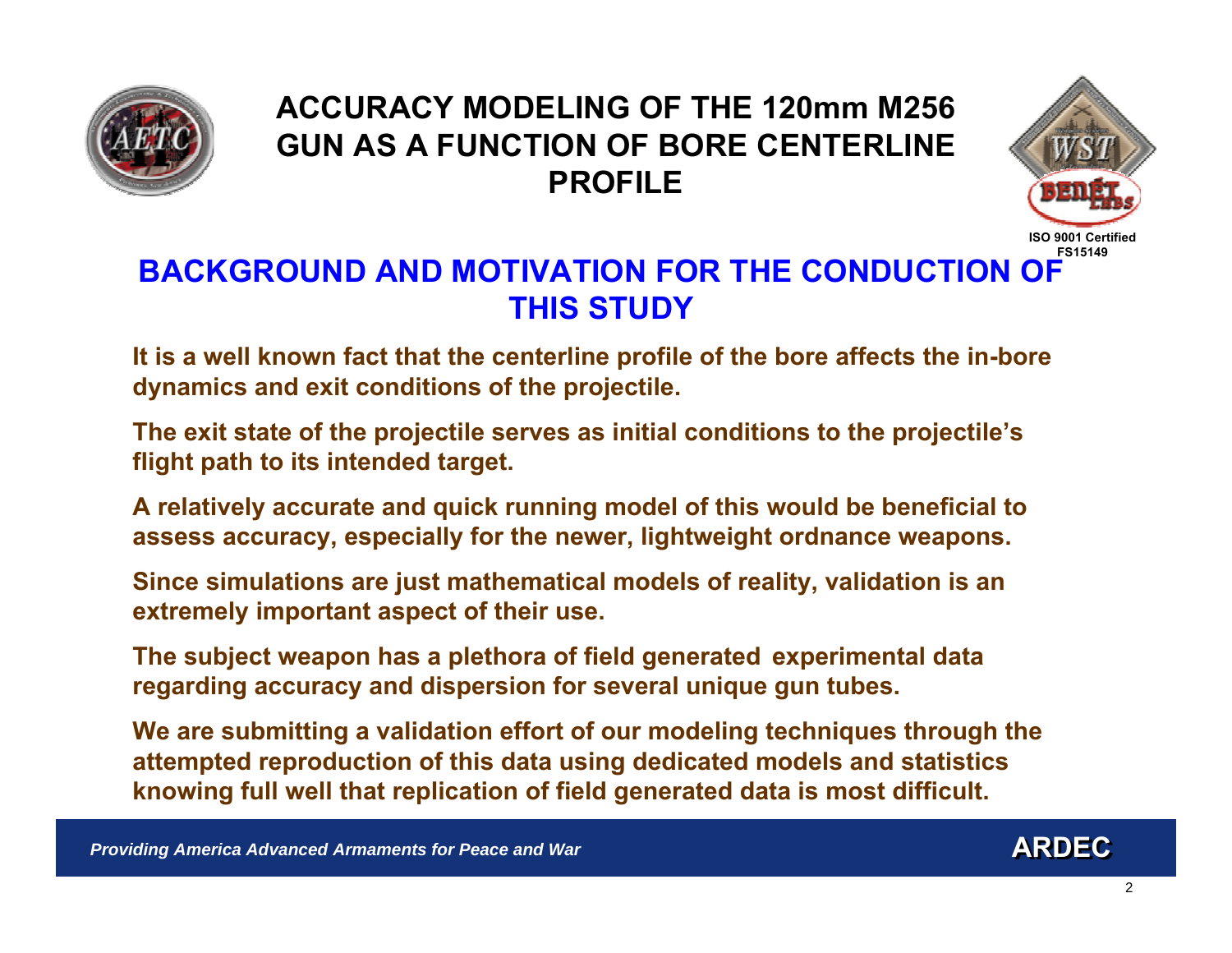



#### **M1A2 TANK IN DESERT CAMOFLAUGE**



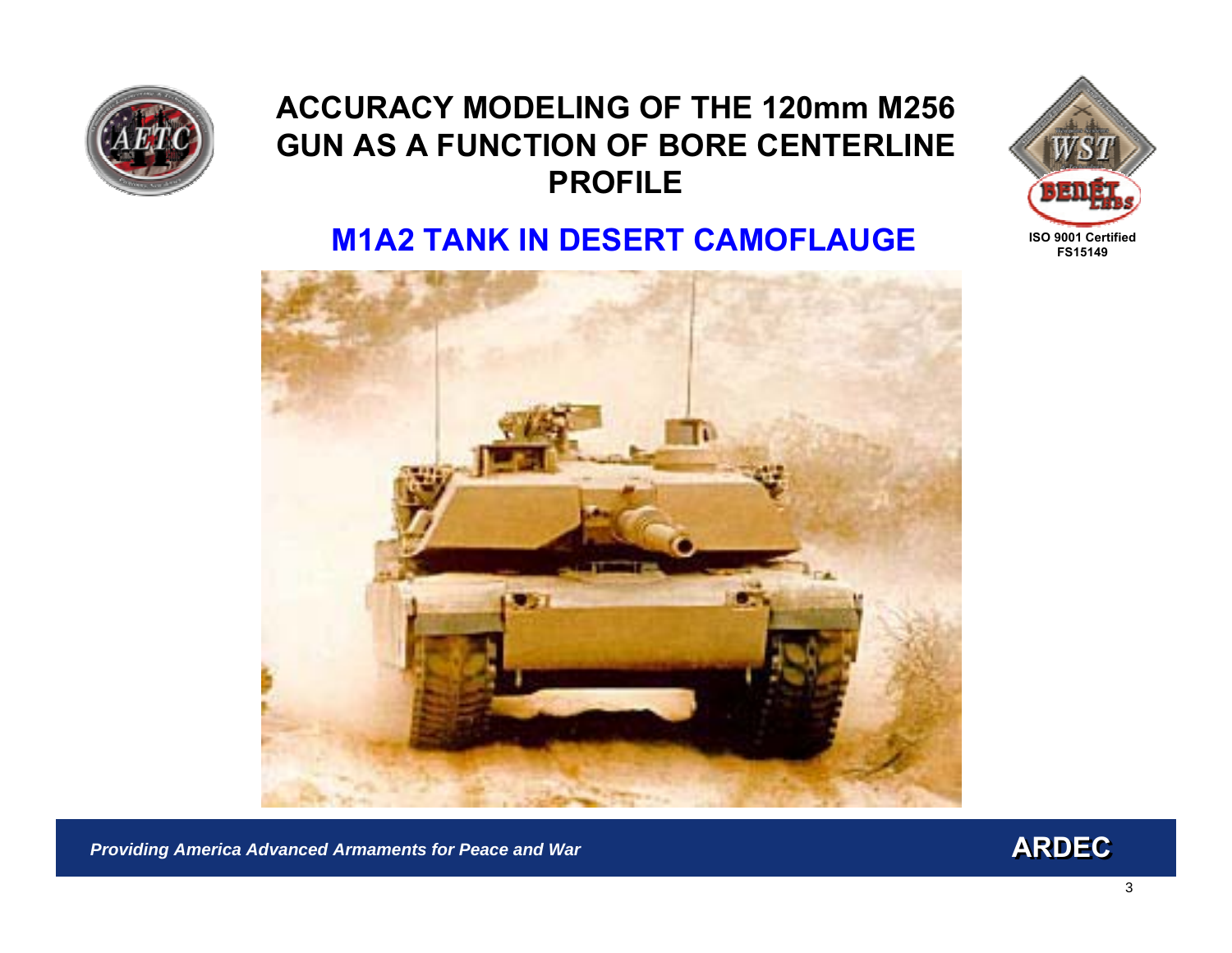



## **DESCRIPTION OF THE ANALYSIS MODELS**

#### **Simulation of Barrel Dynamics (SIMBAD)**

**A quick running finite element code, which employs beam elements for the gun tube and a variety of options for modeling the projectile, mount and cradle.**

**Designed to predict the motion of the gun barrel and projectile during the firing phase, ultimat ely passing the exit conditions of the projectile to the flight prediction model.**

Barrel employs three dimensional beam finite element structural representation **using an Euler-Bernoulli formulation.**

**Shot is represented as a two piece flexible str ucture consisting of a projectile and sabot, both of which employ beam finite element f ormulation.**

**The dynamic equations for barrel, sabot and projectile are cast in a standard matrix form.**

**Since this type of problem is highly non linear, a modified Runge-Kutta time marching integration technique is employed.**

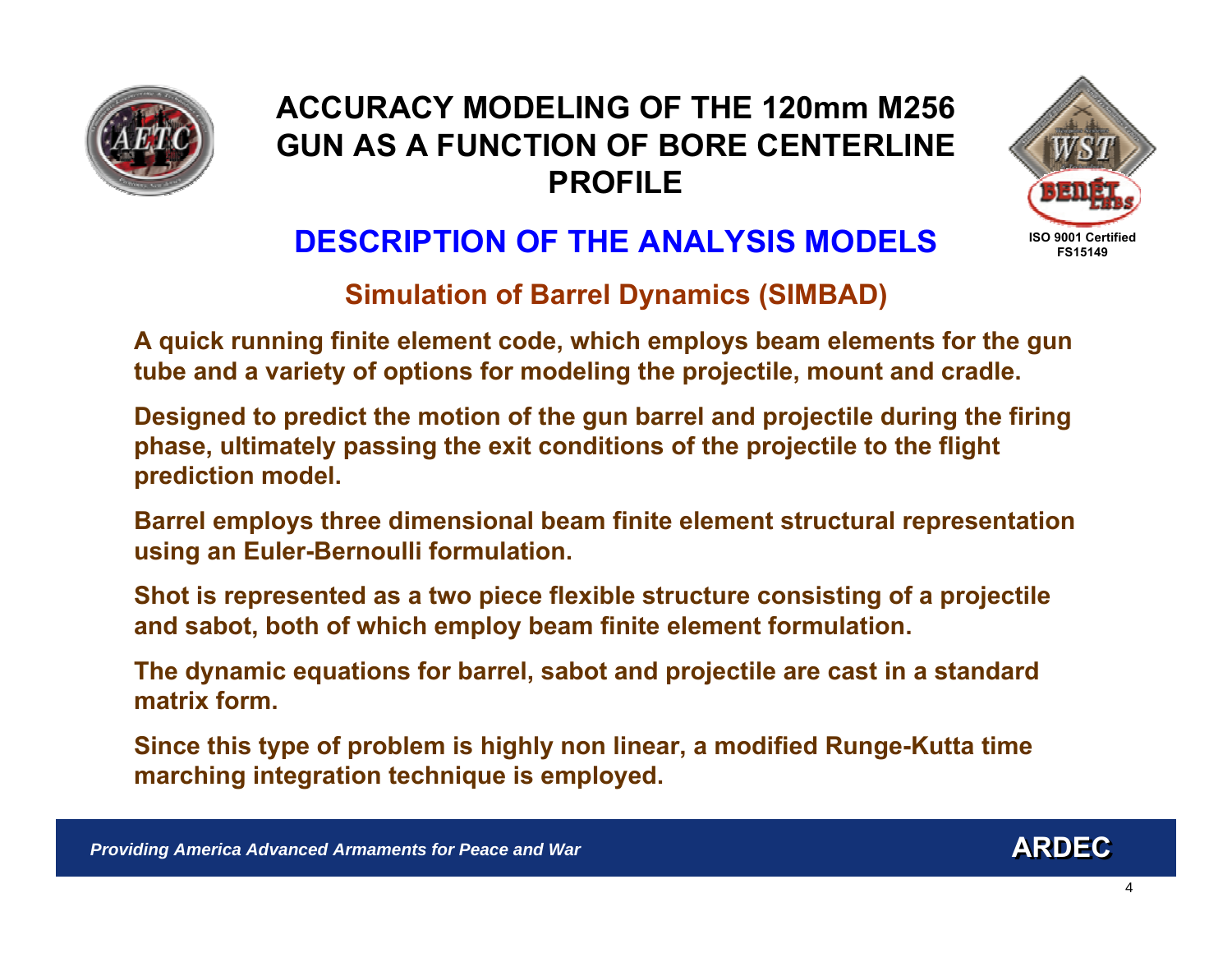



## **GUN BARREL MODEL IN SIMBAD**



#### **SIMBAD FINITE ELEMENT MODEL: 40 NODES; 41 ELEMENTS**

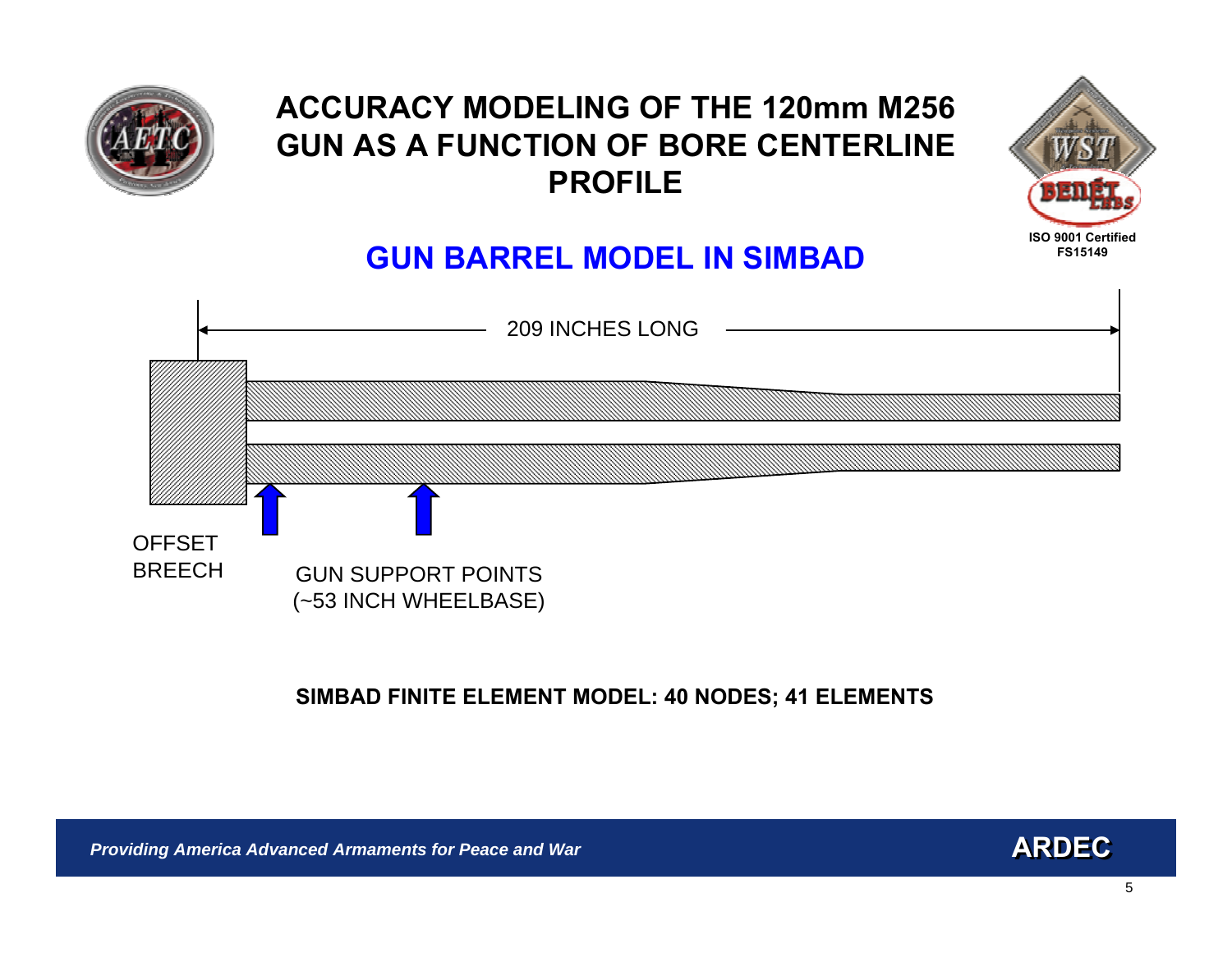



## 120mm M256 CANNON and MOUNT



and numerous features are not shown.

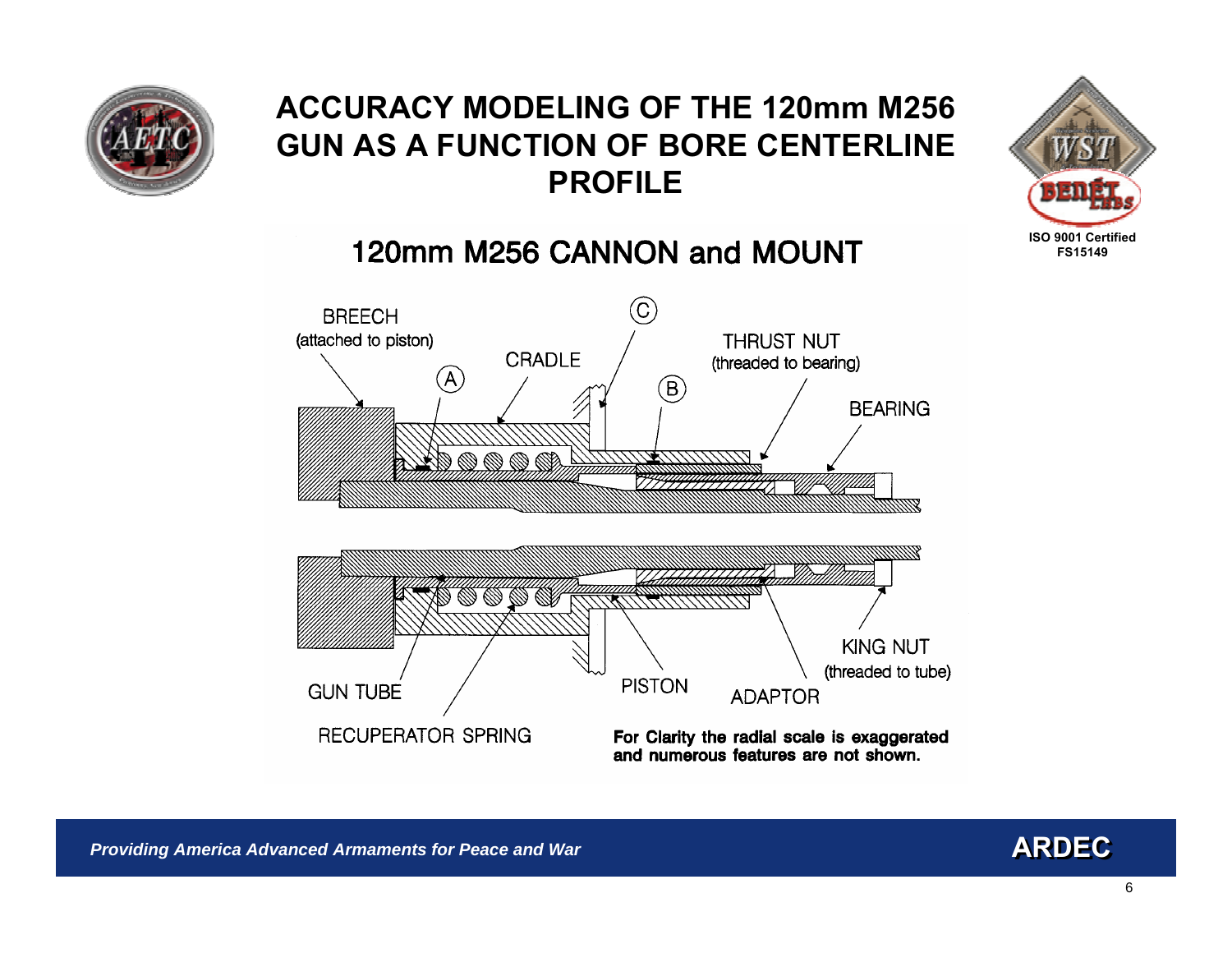



## **PROJECTILE MODEL IN SIMBAD**



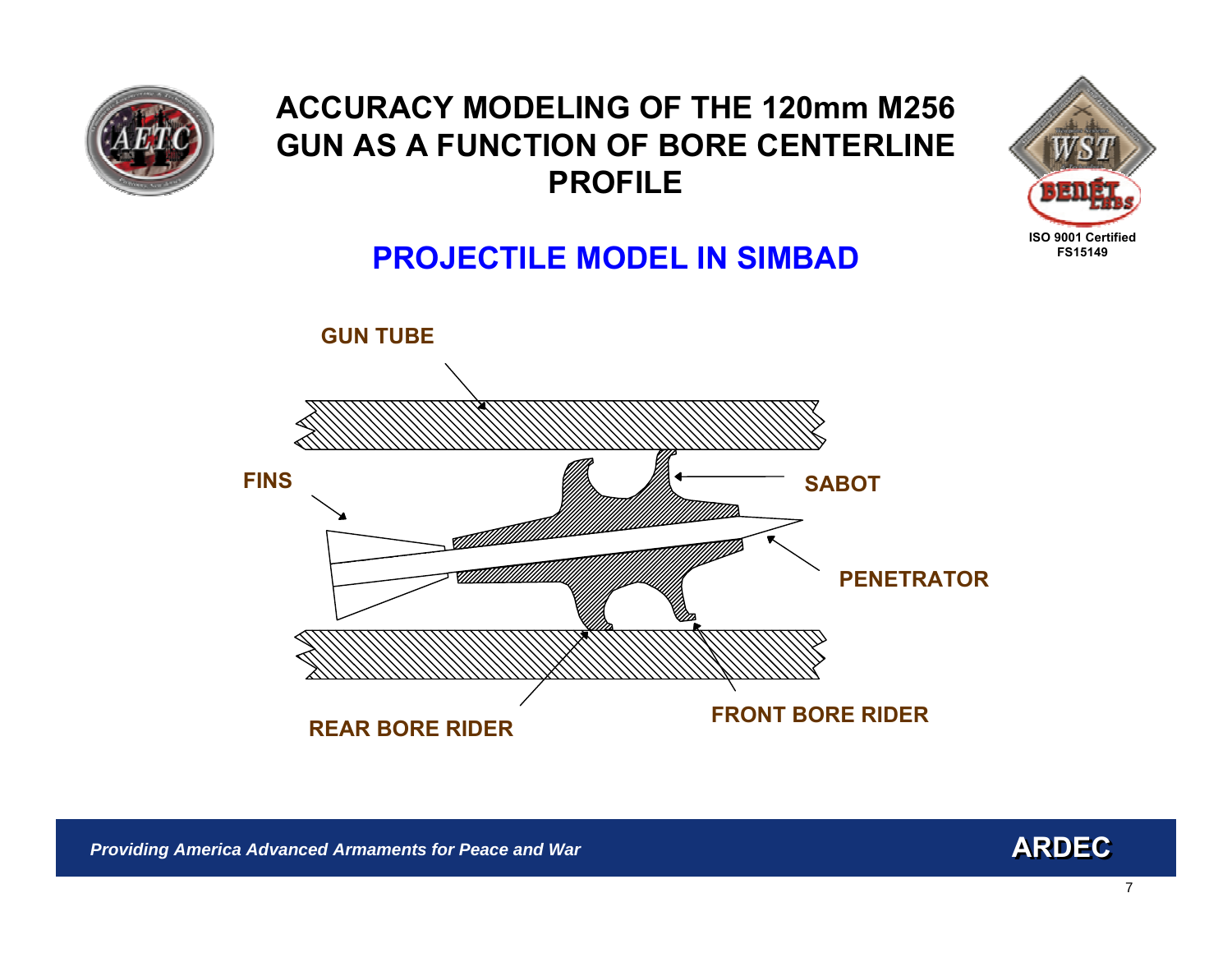



## **DESCRIPTION OF THE ANALYSIS MODELS**

#### **BOOM**

**A six degree of freedom (dof) rigid body aerodynamics code used to predict the external flight path of ordnance projectiles**.

**The six dof's are comprised of three body inertial position coordinates as well as three Euler angle body attitudes.**

**The dynamic equations are w ritten with respect to body a frame coordinate system.**

**The total applied force is composed of weight and body aerodynamic force terms (lift, dra g, e tc).**

**A considerable amount of empirical data (which is projectile depende nt) used for lift and drag calculations has been generated at the Army Research Lab Test Center.**

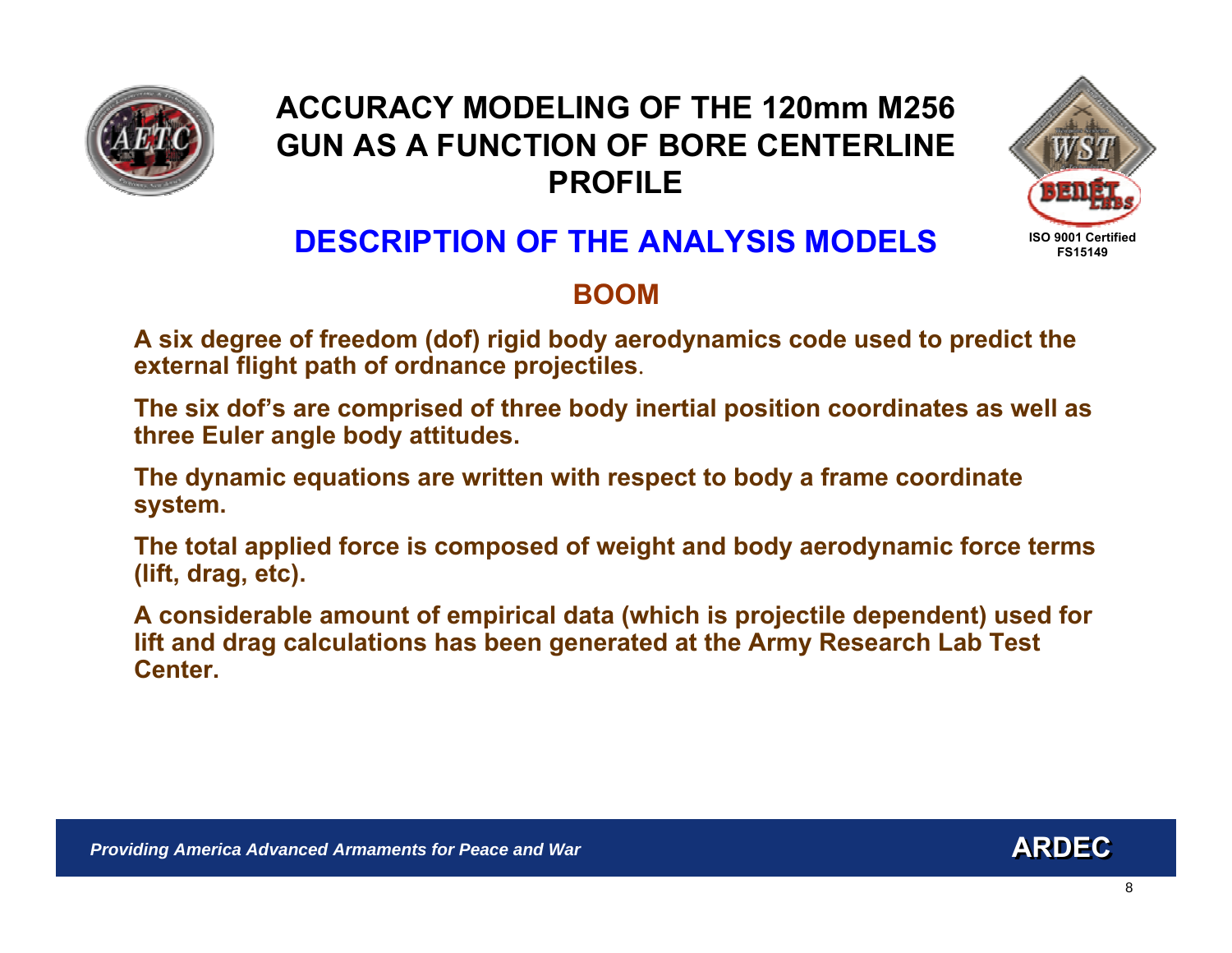



### **RIGID PROJECTILE MODEL IN BOOM**



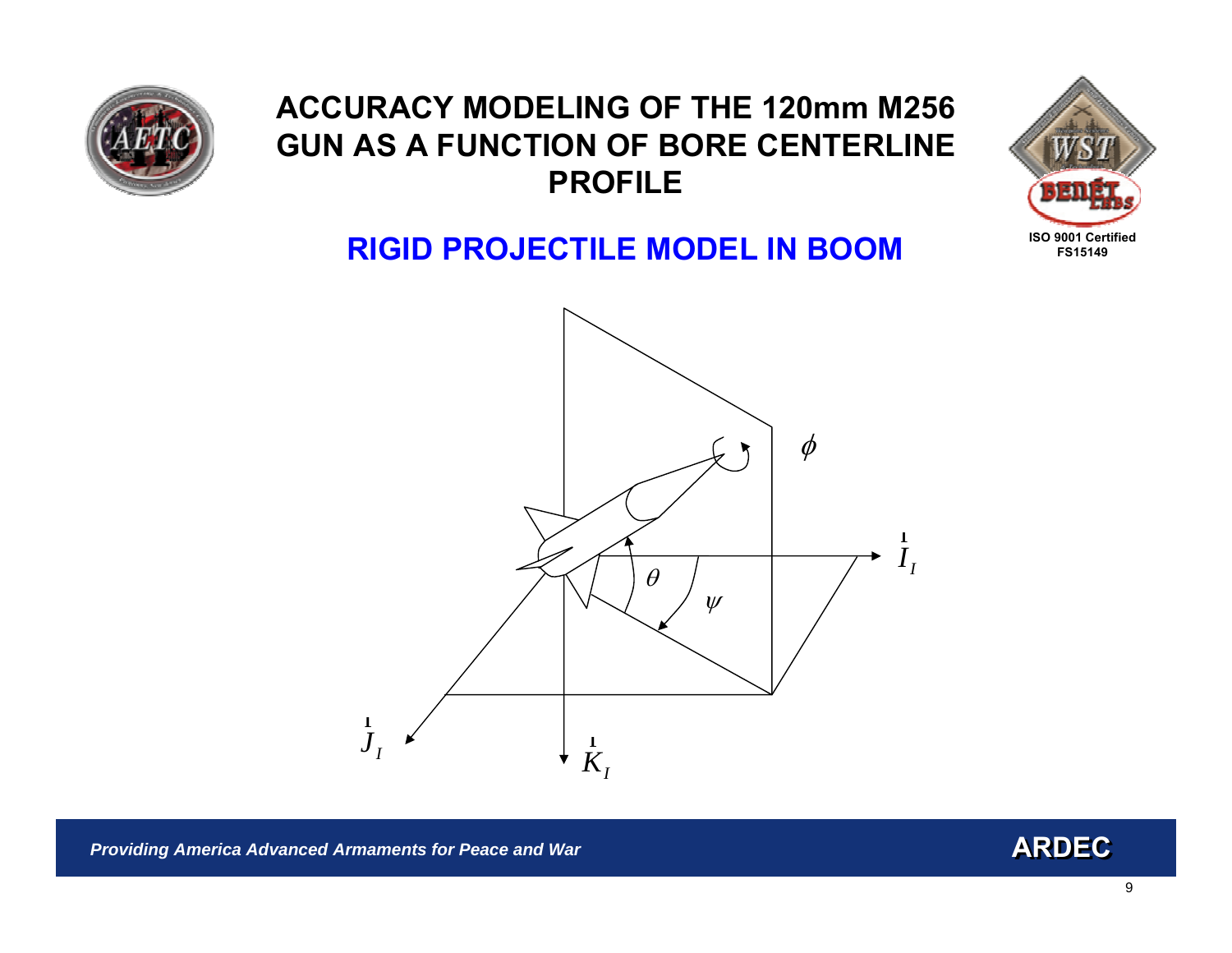



## **DESCRIPTION OF THE ANALYSIS MODELSTRANSFER OF DATA FROM SIMBAD TO BOOM**

**Each of the computer codes are stand-alone employing their own coordinate systems.** 

**An inter face routine was developed t hrough a coordinated effort among Benet Labs and the developers of the two codes.**

**This routine employs several matrix equations to transfer projectile's exit conditions (i.e. displacement, velocity, etc) from the SIMBAD coordinate system into the coordinate system used by BOO M.**

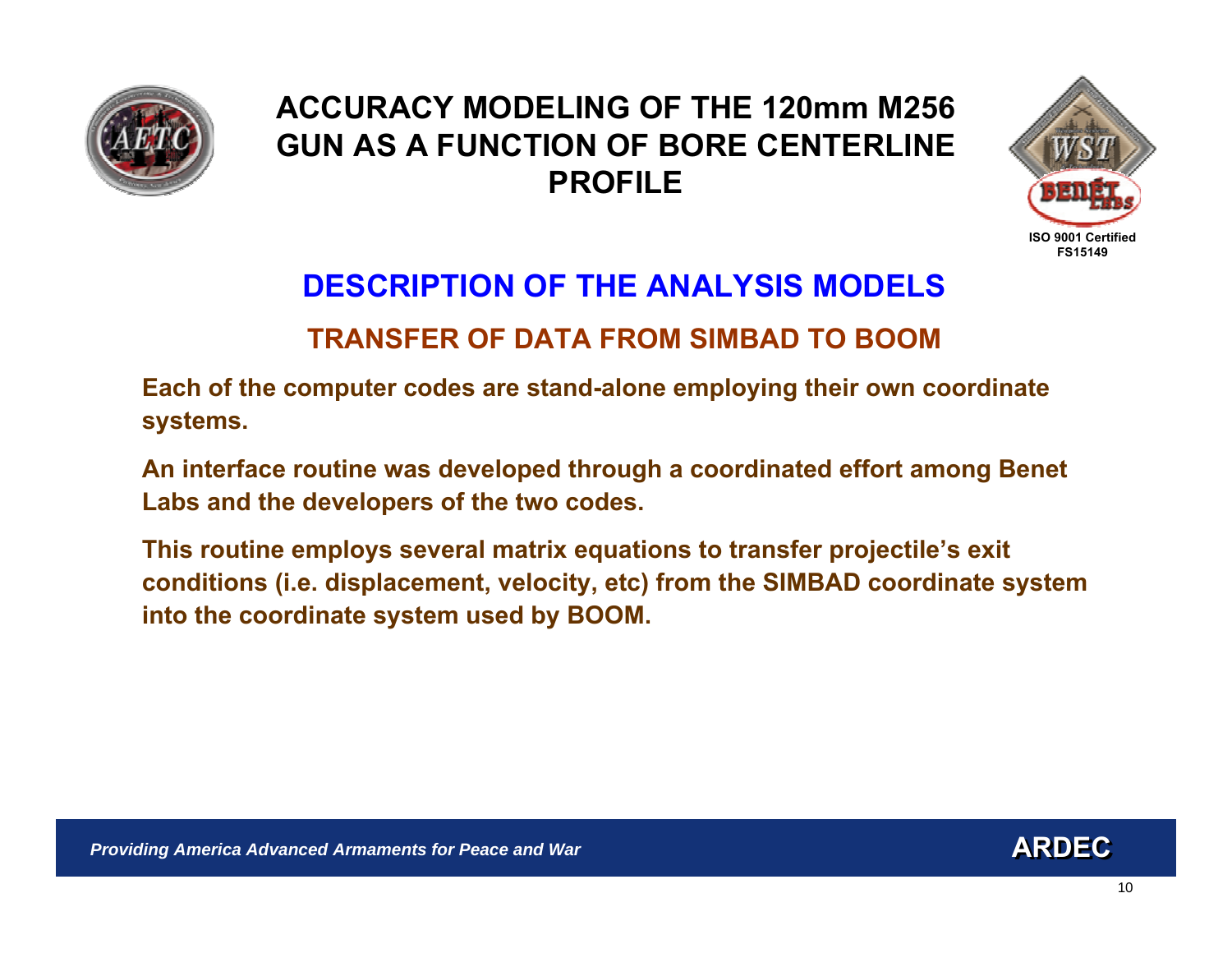



## **STATISTICAL METHODS FOR GENERATION OF SIMULATION DATA**

#### **BORE PROFILE FUNCTION**





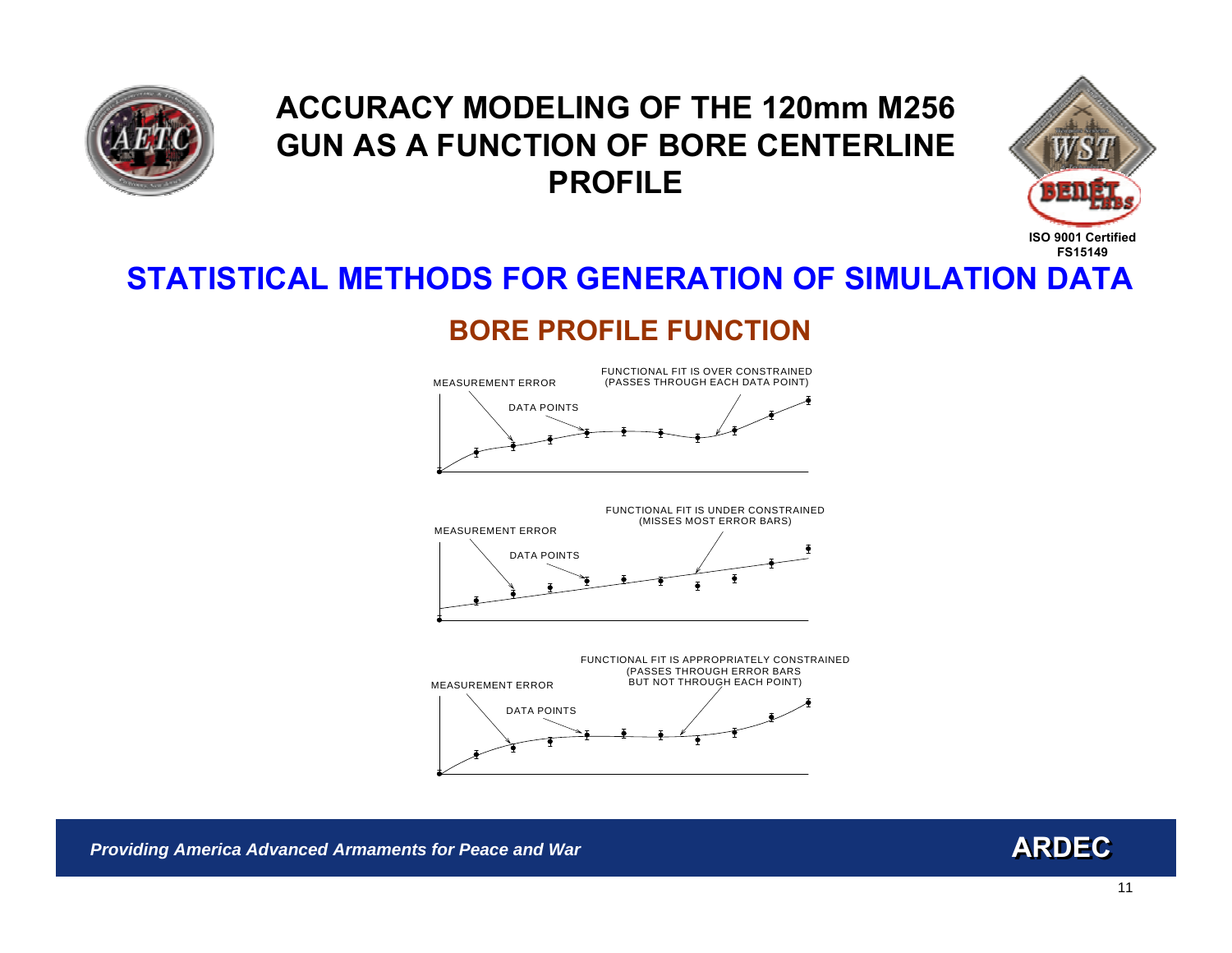



## **ESTIMATION OF THE BORE CENTERLINE PROFILE**

**Bore profile centerline is derived from the inspection measurements**  taken during manufacture. There are usually 23 points (*x<sub>i</sub> , y<sub>i</sub>)* along the **gun tube for which measurements are taken.**

**These measurements are used as the 'data' for a least squares polynomial fit (** *p <sup>n</sup>***) per the following equation:**

$$
p_n(x) = a_0 + a_1x + a_2x^2 + a_3x^3 + \dots + a_{n-1}x^{n-1} + a_nx^n
$$

**Several polynomial fits are generated (i.e. n = 2,…,14)**

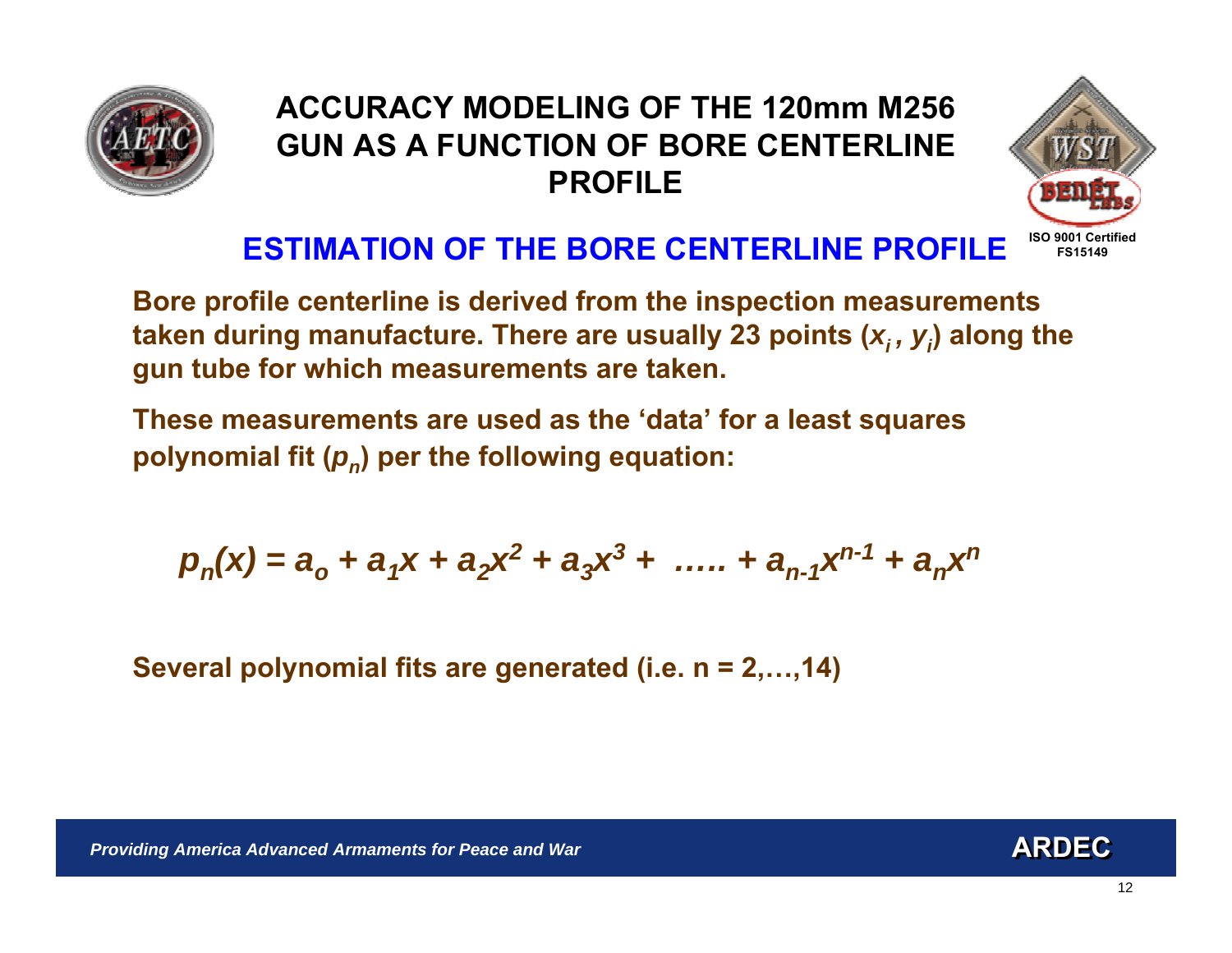



## **ESTIMATION OF THE BORE CENTERLINE PROFILE**

**The coefficients for each polynomial order is determined by minimizing the residual (defined below) for each fit.**

> $\sum_{i} [y_i - p_n(x_i)]^2$ *i = 022*

**The change in residual from one order to the next is compared.**

**To determine which polynomial order yields the appropriate fit an F-test is conducted.**

**When the improvement from consecutive orders does not change significantly (using a 10% significance level) the lower order polynomial is chosen and the testing is terminated.**



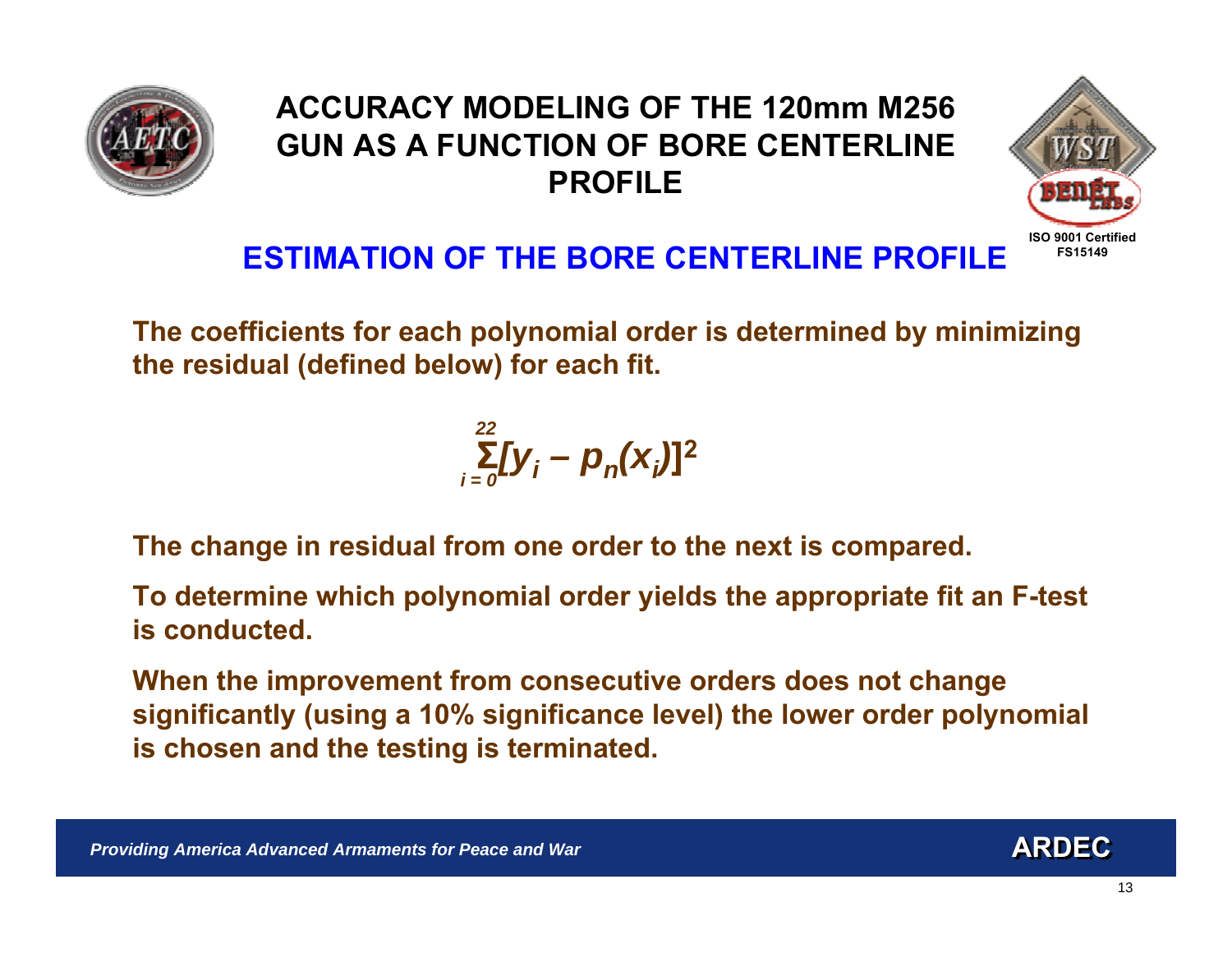



## **BORE CENTERLINE PROFILE DATA AND POLYNOMIAL FIT FOR TYPICAL GUN TUB E**



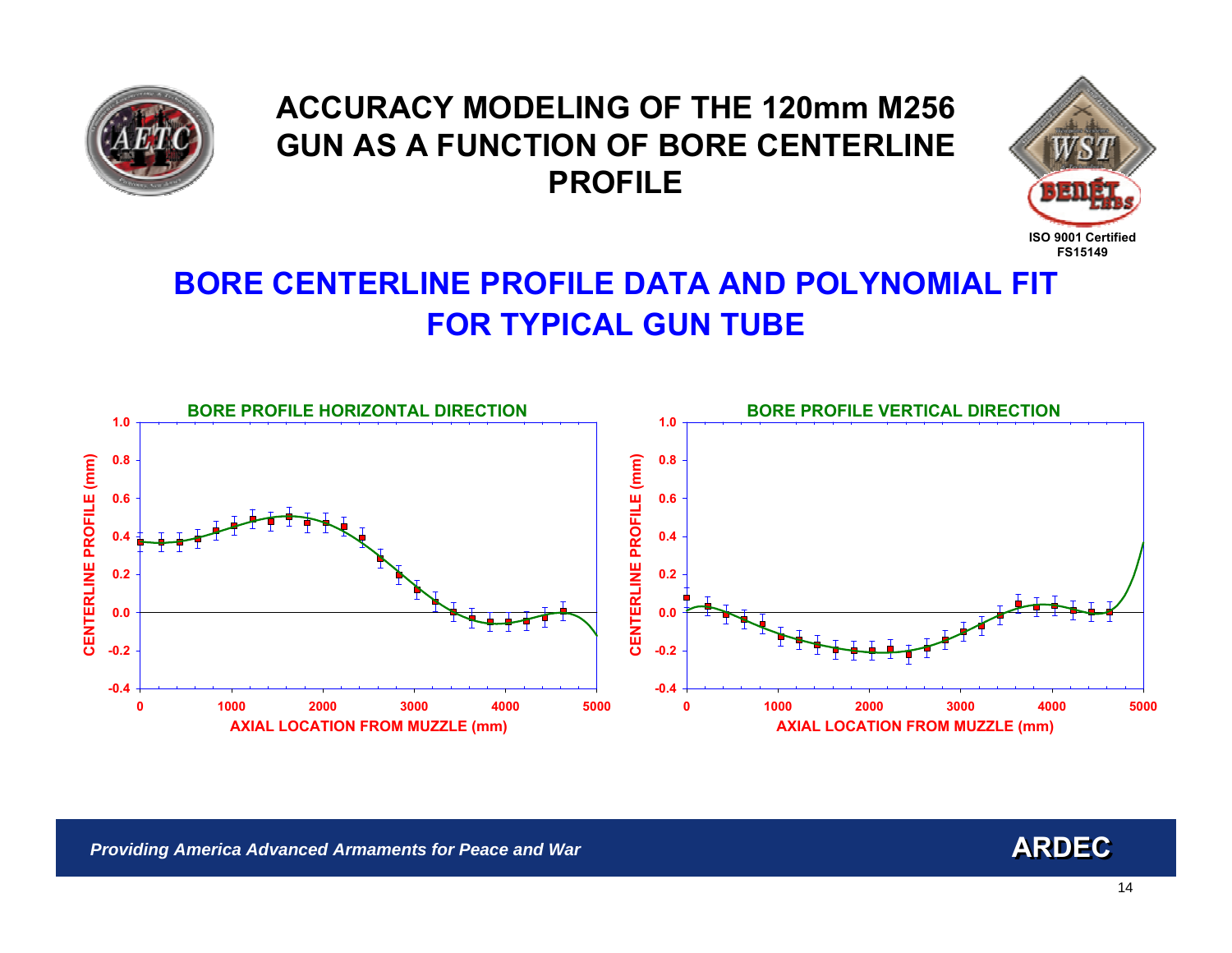



## **STATISTICAL METHODS FOR GENERATION OF SIMULATION DATABALLISTIC PRESSURE AND MUZZLE VELOCITY**

**Peak pressure and muzzle velocity was recorded for each round in t he test.**

**Each round type and bore profile configuration was fired 3 times on 3 occasions.** 

**This provided the basis for developing a random array of muzzle velocity scale factors applied to the b allistic driving force for each simulated shot.**

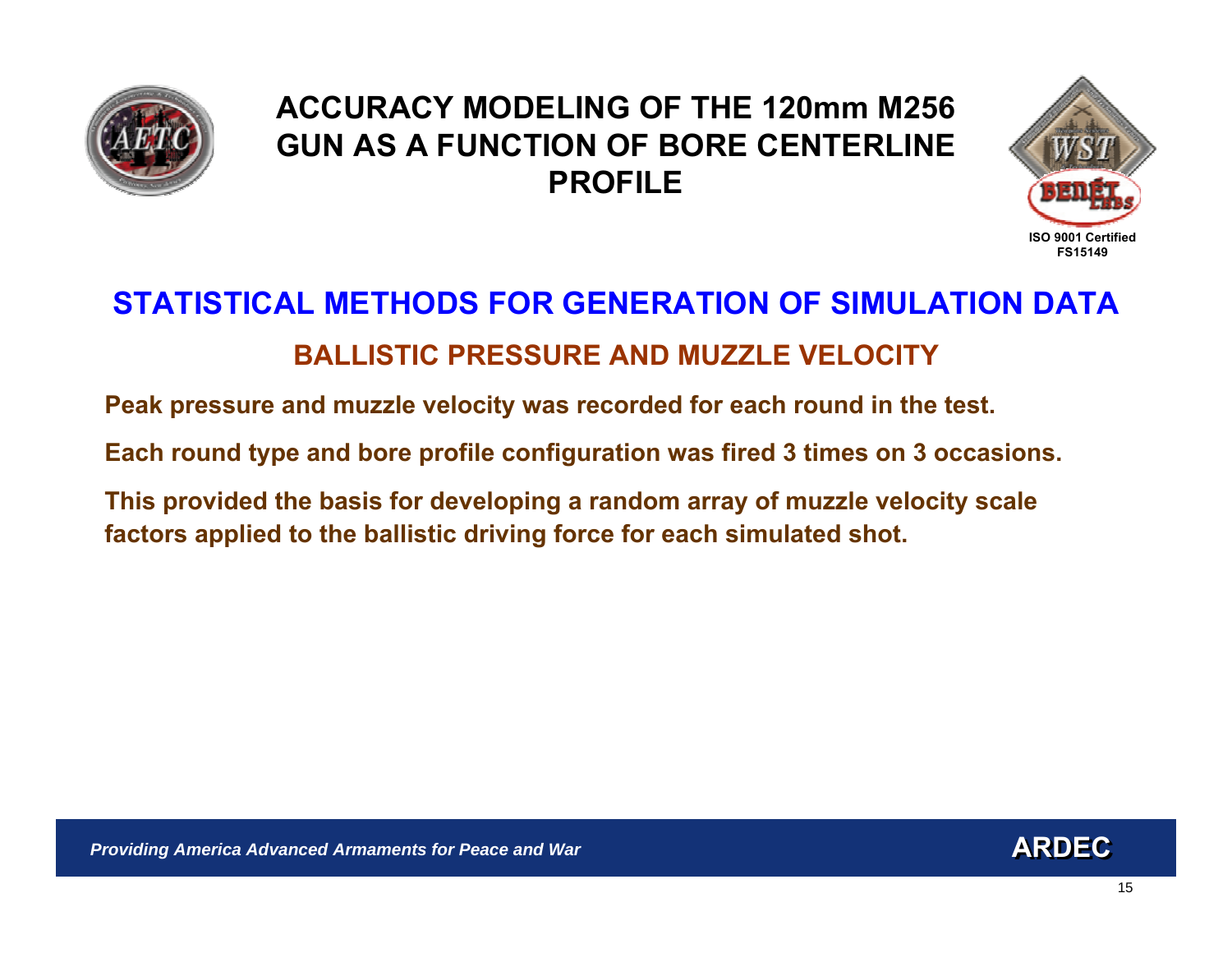



## **STATISTICAL METHODS FOR GENERATION OF SIMULATION DATAPROJECTILE STIFFNESS AND CLEARANCE**

**The front and rear bore rider diameters have nominal dimensions with tolerance values as do any other engineered part.** 

**A normal distribution of the diameters was assumed with the nominal value set at the midpoint of the diameter range.**

**The standard deviation of the distribution was set at one-third of the tolerance which would keep nearly all of the random diameter values within the tolerance range.**

**We had no way of knowing the actual values of these diameters.**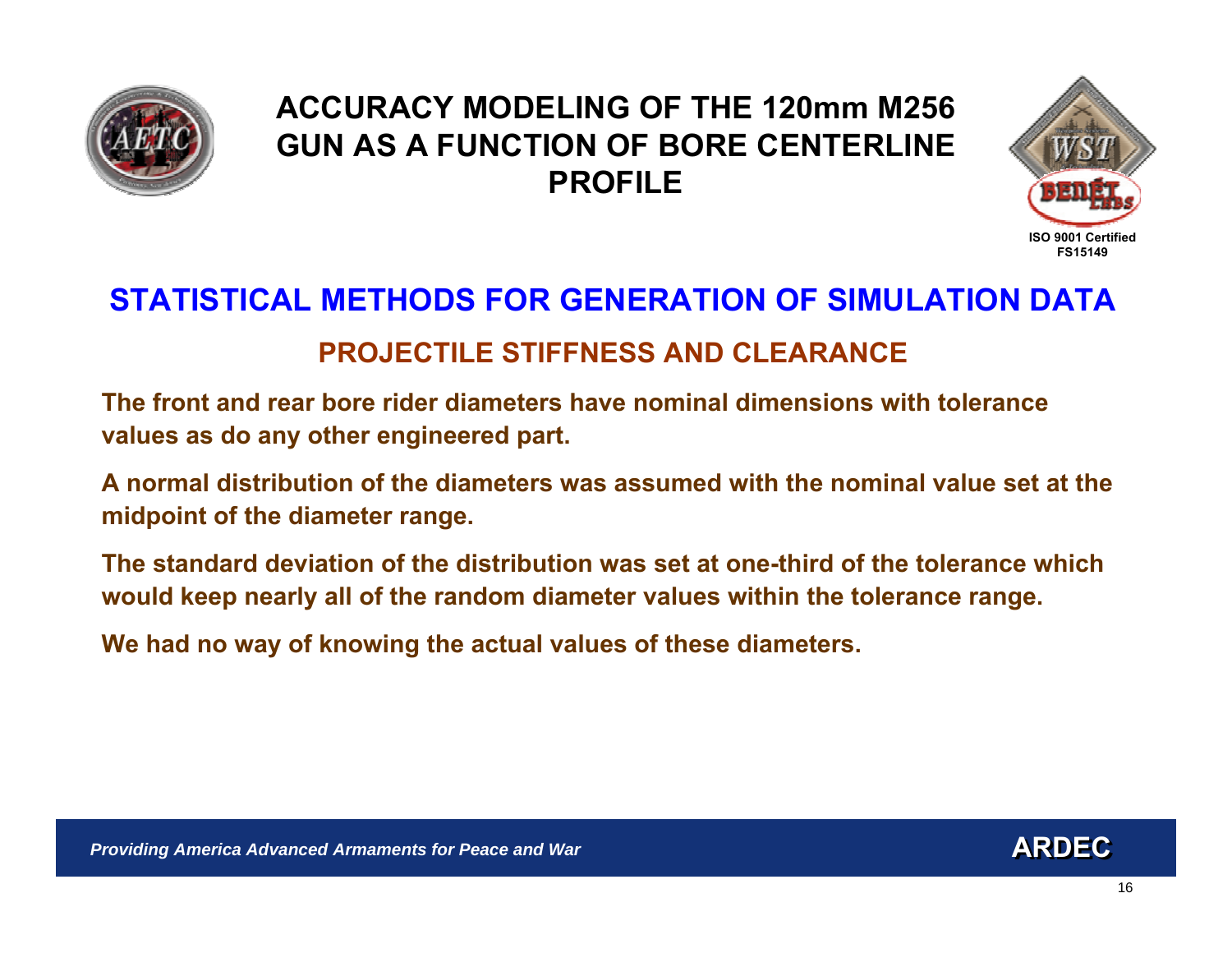



## **COMPARISON OF TEST DATA TO SIMULATED RESULTS**

**The simplest method of comparing simulations to test data is in the form of 'target' plots indicating the angular offset from the aim point of the data and simulations at the target location.** 

**These 'target' plots employ a 2.00 milli-radian square window with the aim point shown as a green cross.**

**For each gun tube bore profile there are 3 sets of 3 shots each for t he test data and a 10 shot simulation employing the statistical variances in the input values previously discussed.** 

**A total of 20 configurations were compared but only a few will be presented and discussed here.**

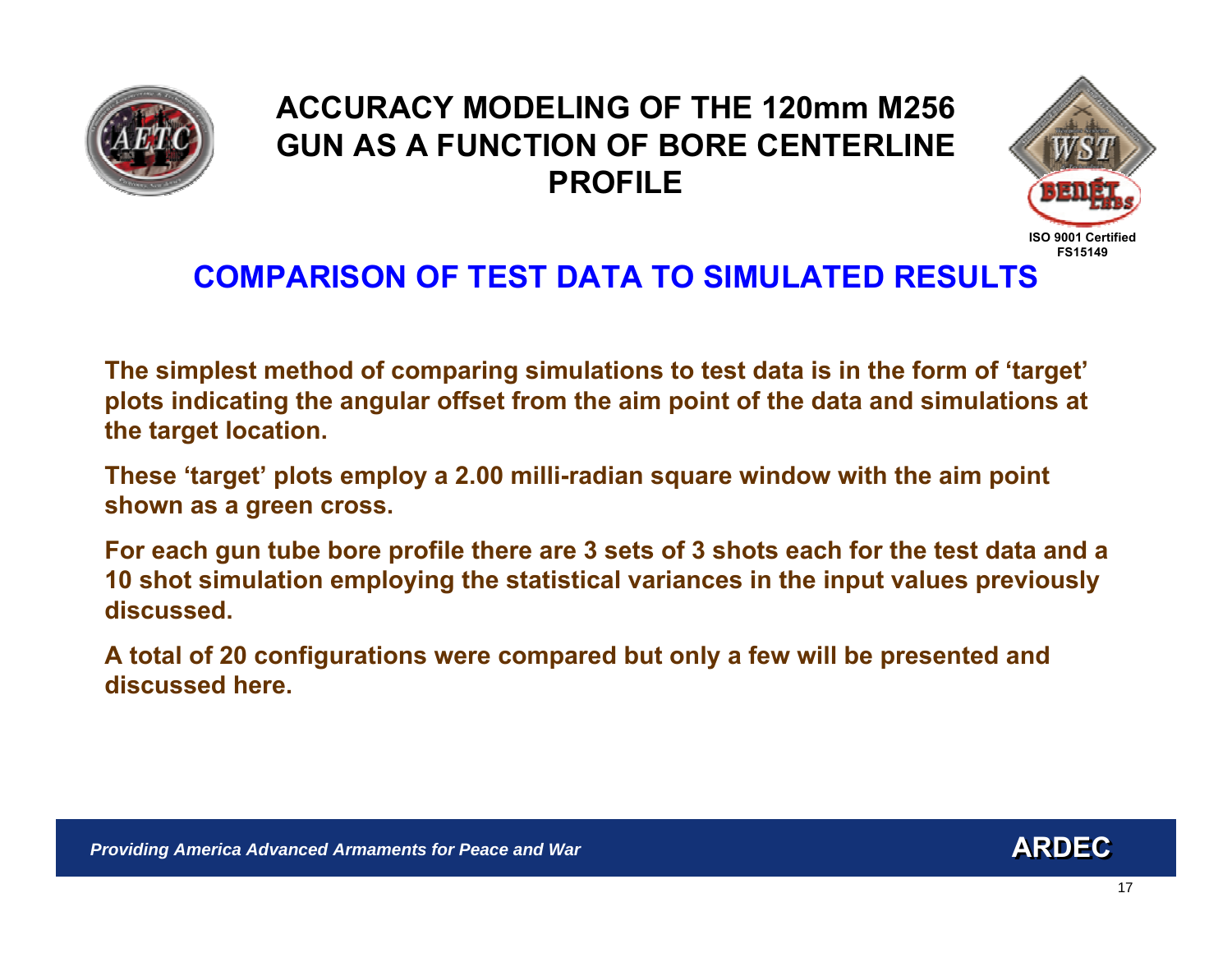

#### **TUBE #1: PROFILE**





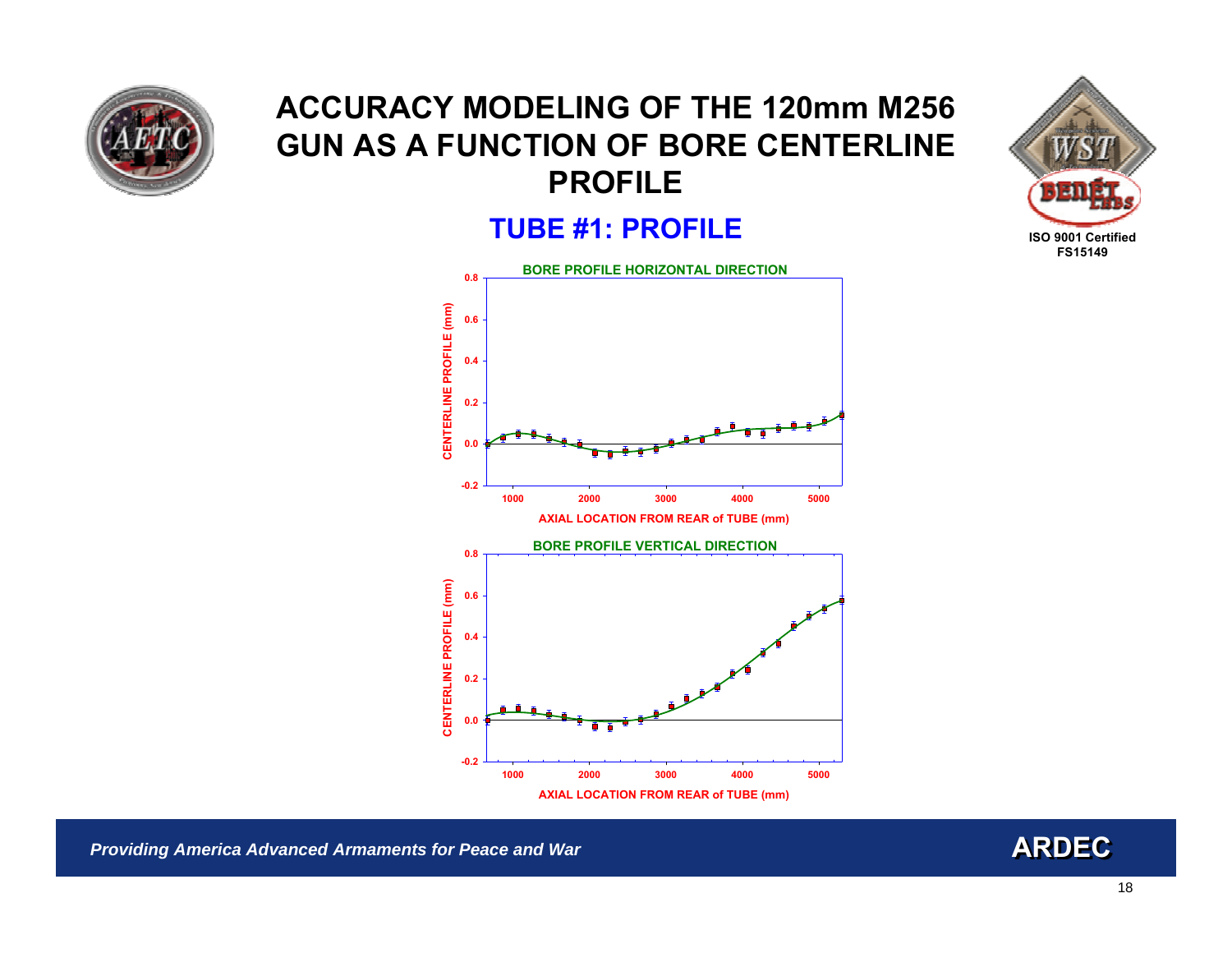



#### **TUBE #1: LOAD / PROJECTILE DISTRIBUTIONS**



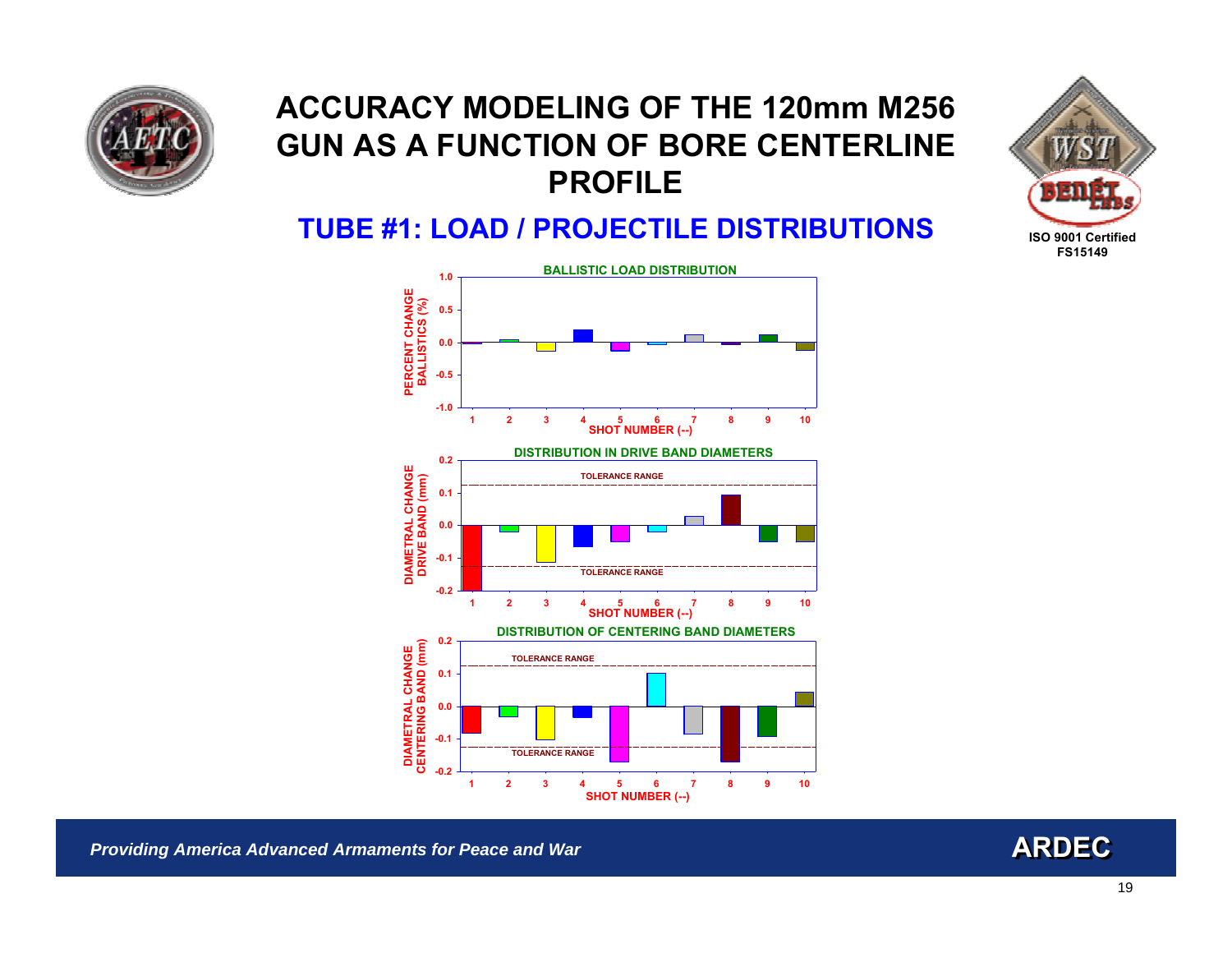







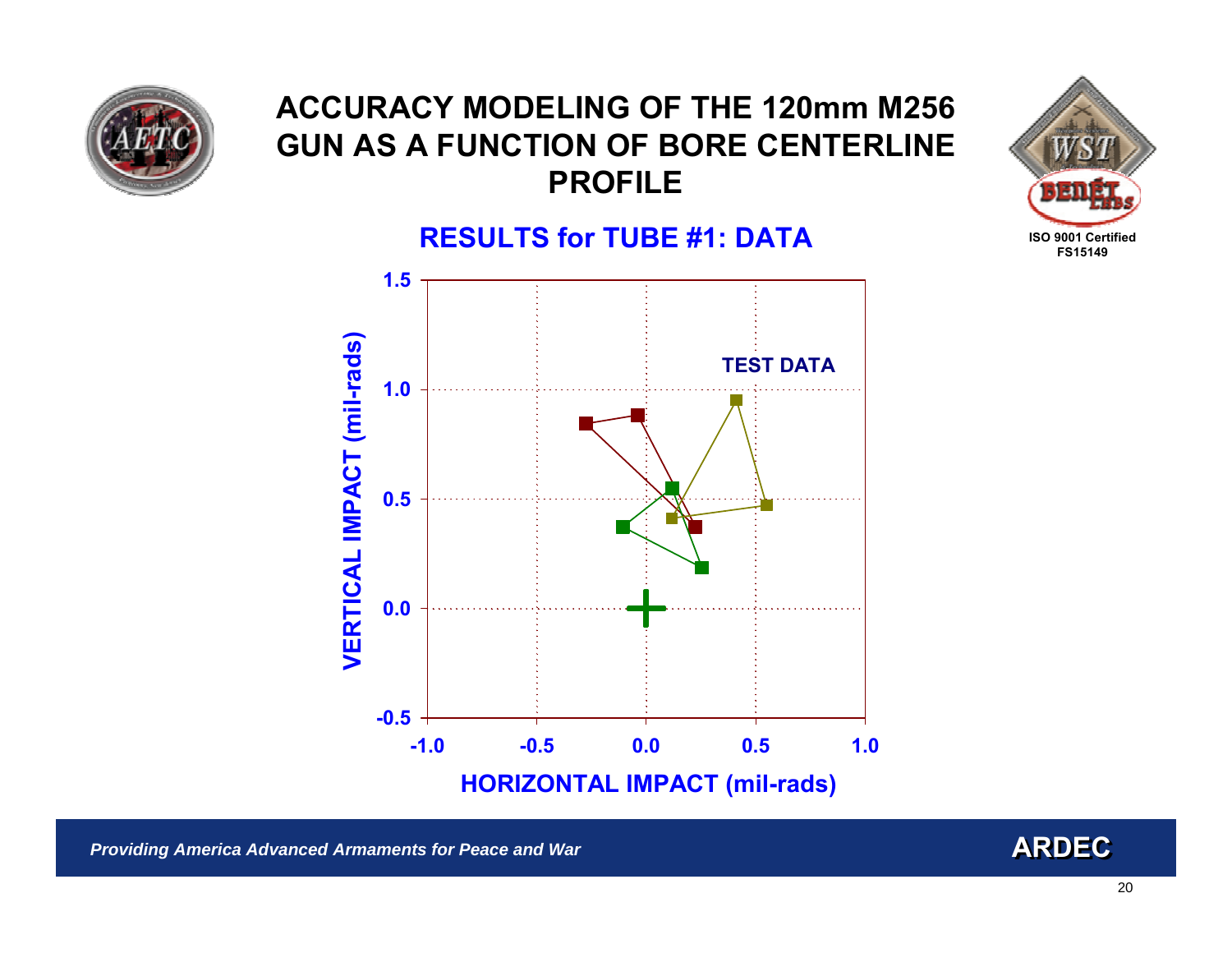



**RESULTS for TUBE #1: DATA & SIMULATIONS**



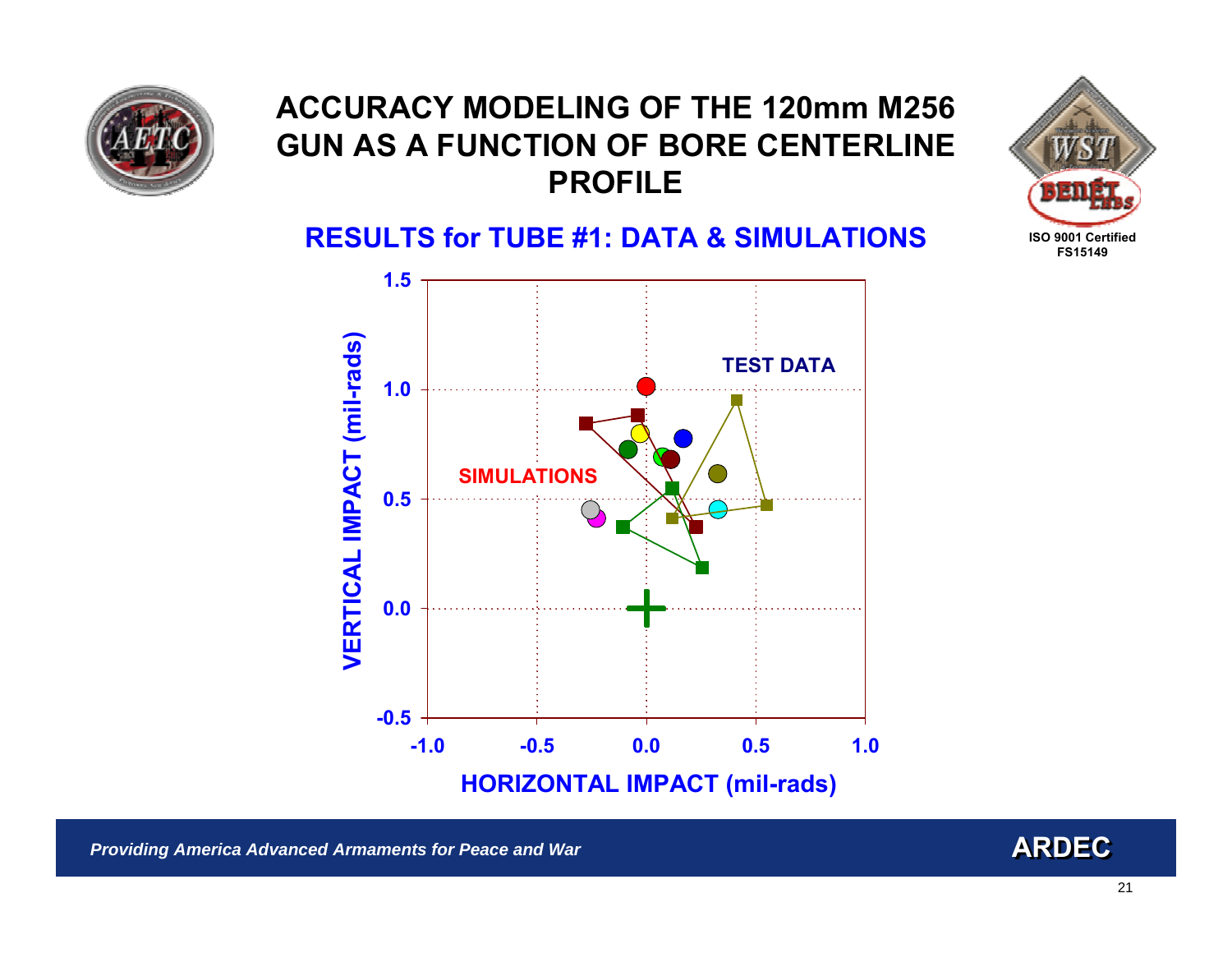

#### **TUBE #2: PROFILE**





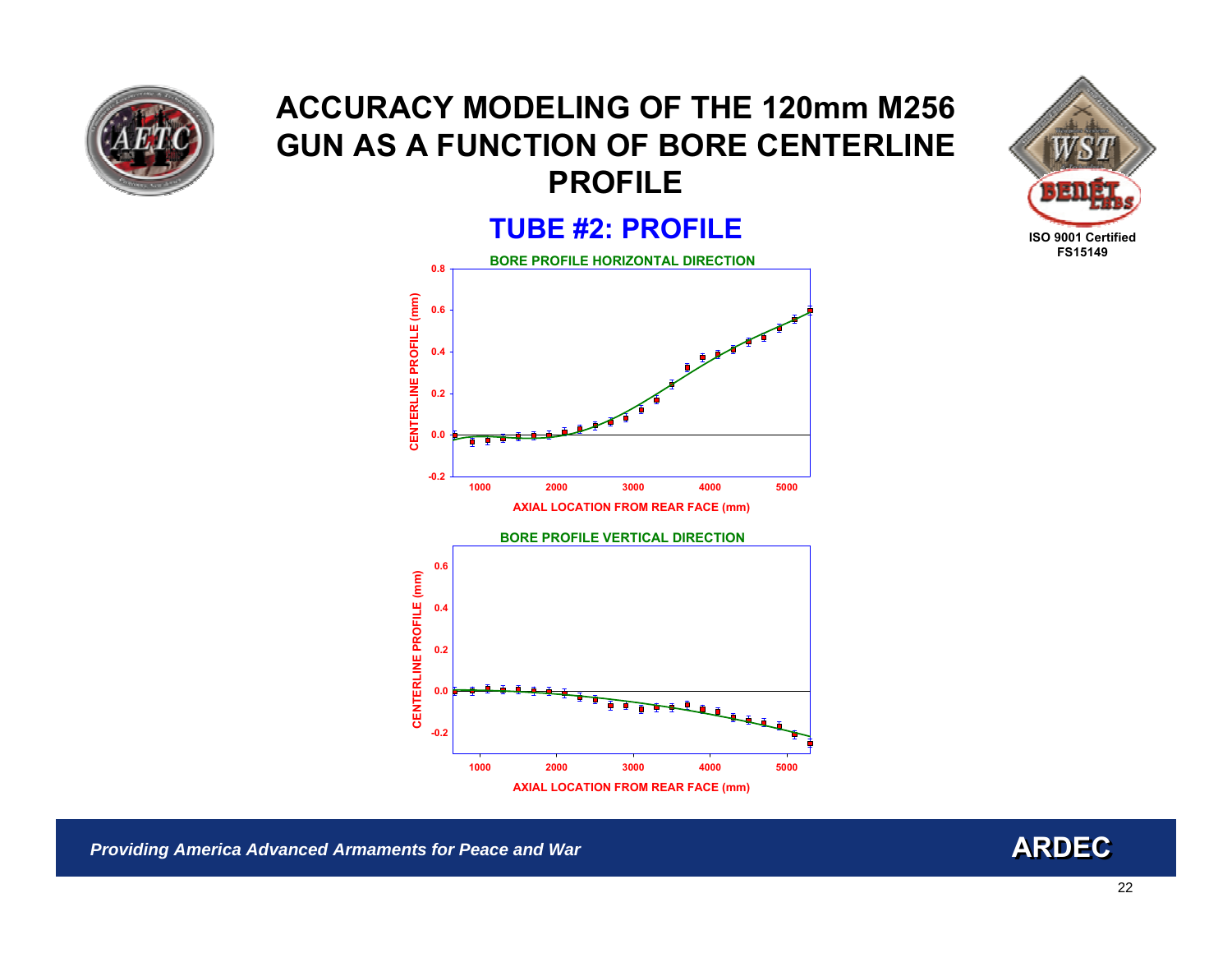



#### **TUBE #2: LOAD / PROJECTILE DISTRIBUTIONS**



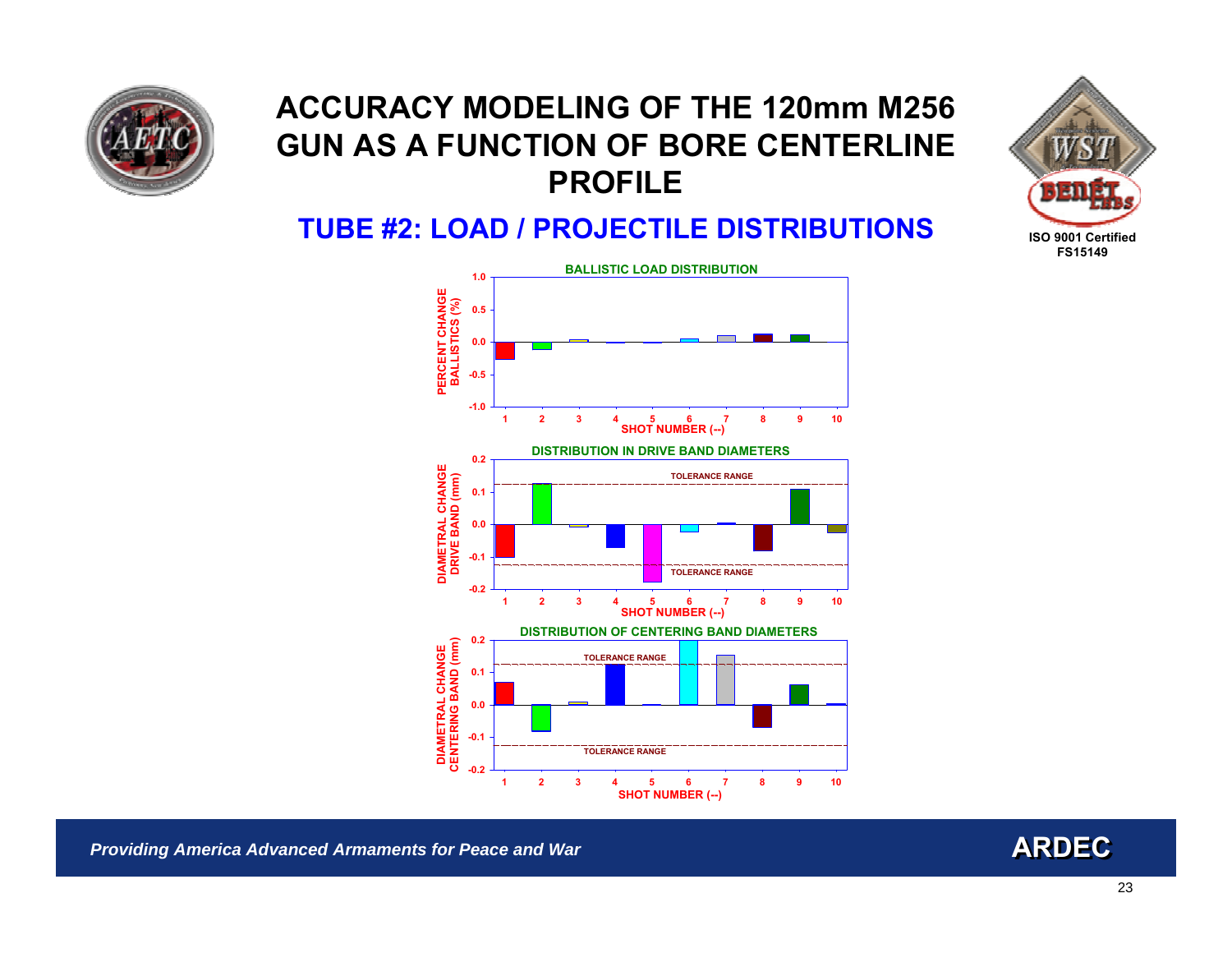





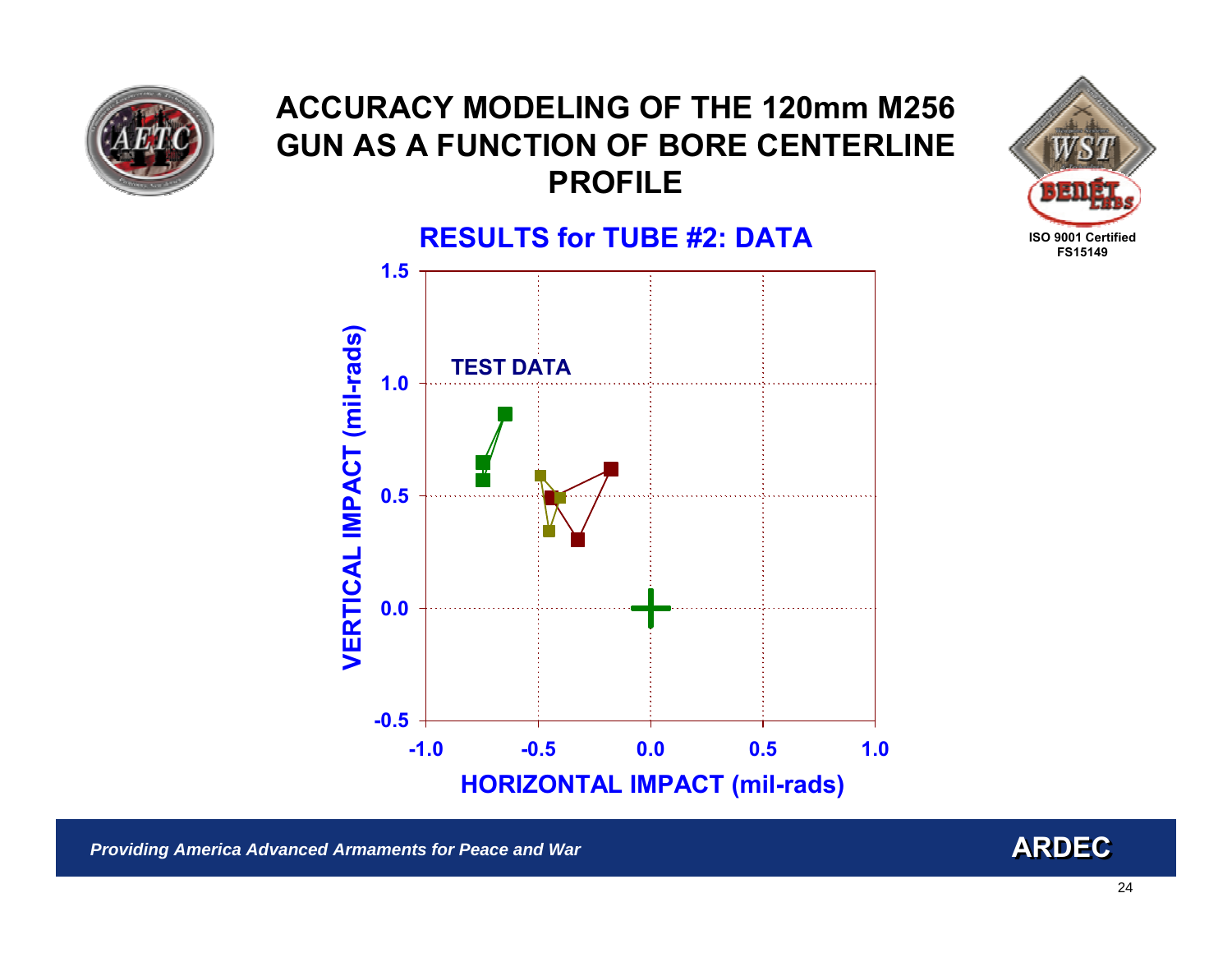







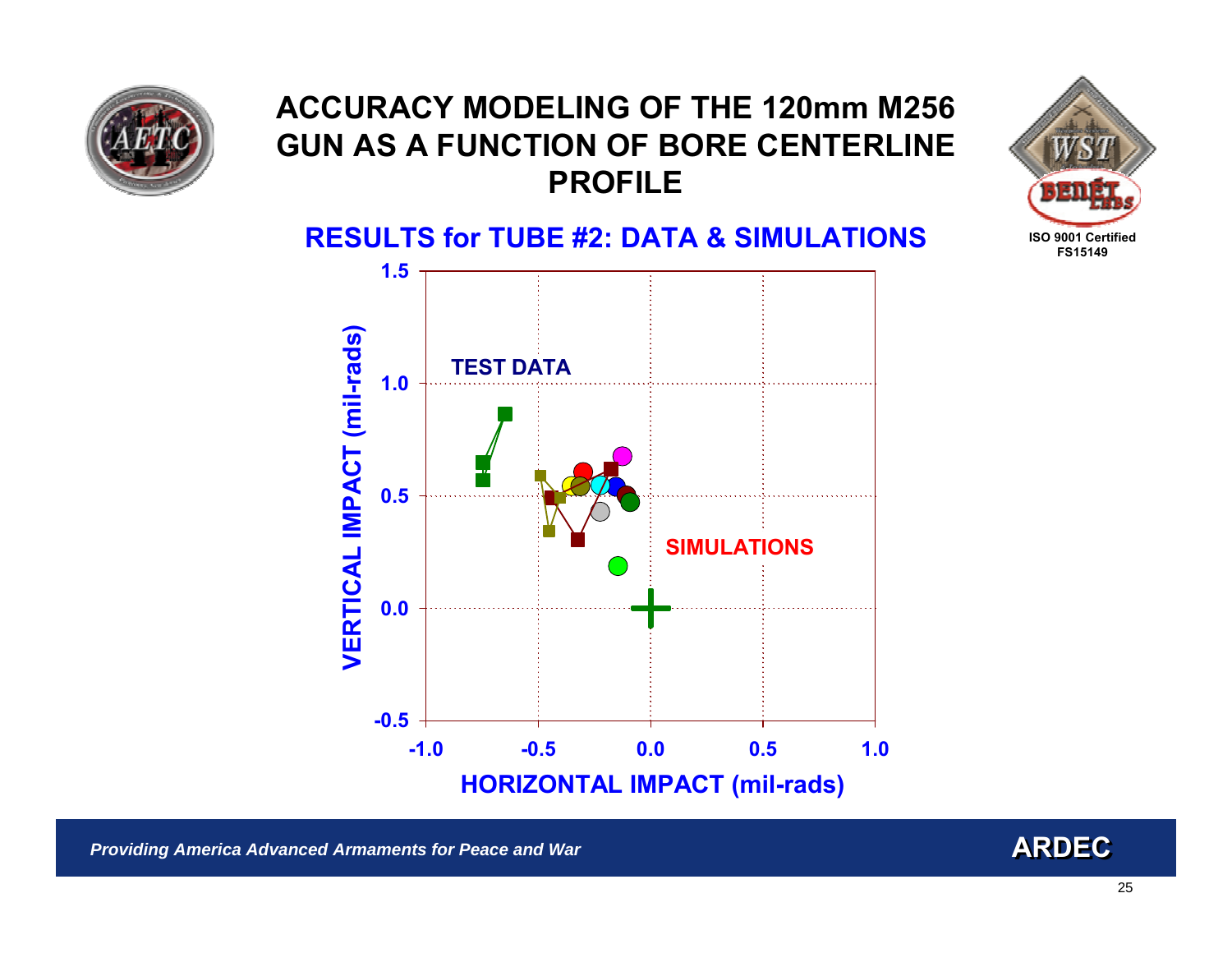

#### **TUBE #3 PROFILE**





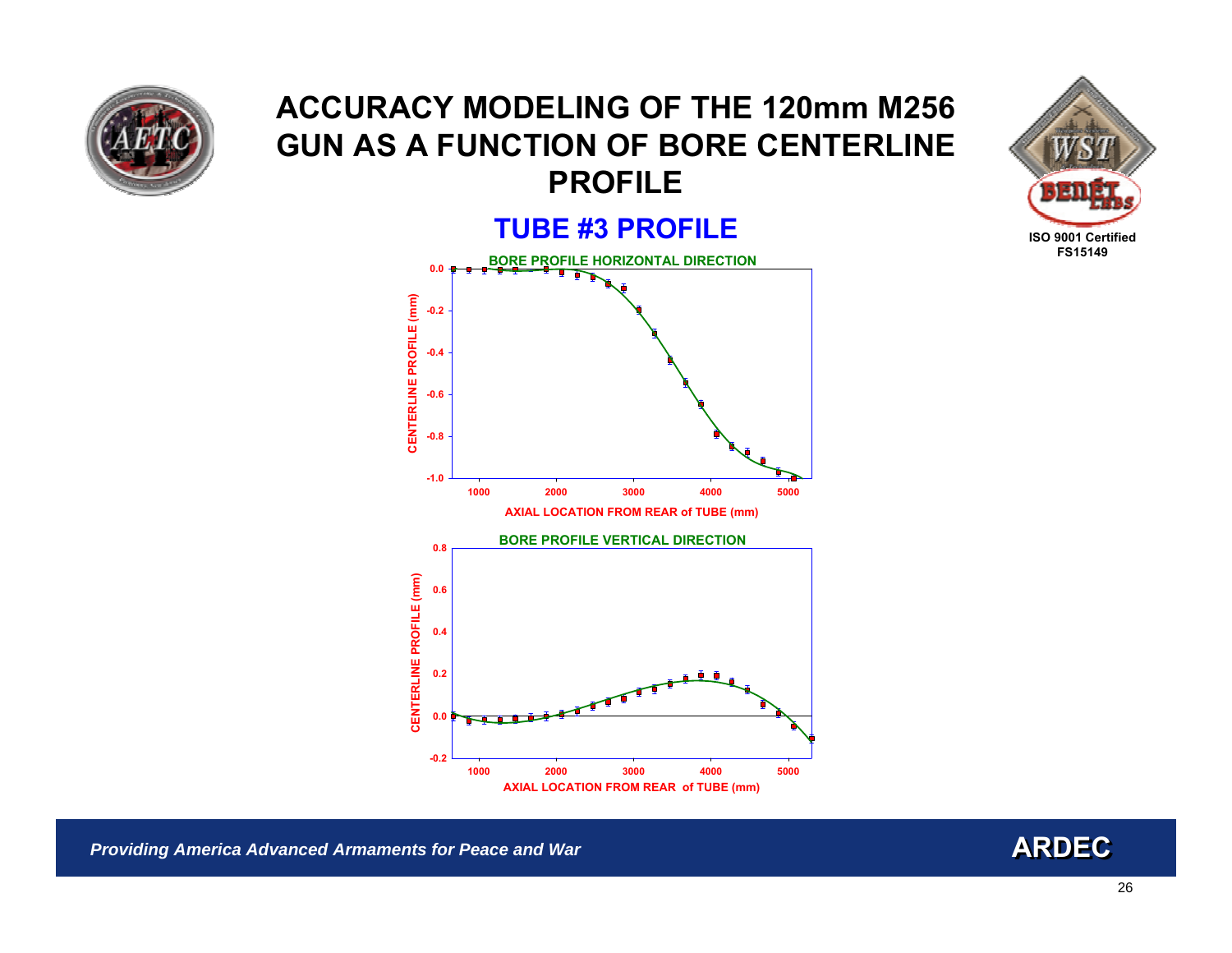



#### **TUBE #3 LOAD / PROJECTILE DISTRIBUTIONS**



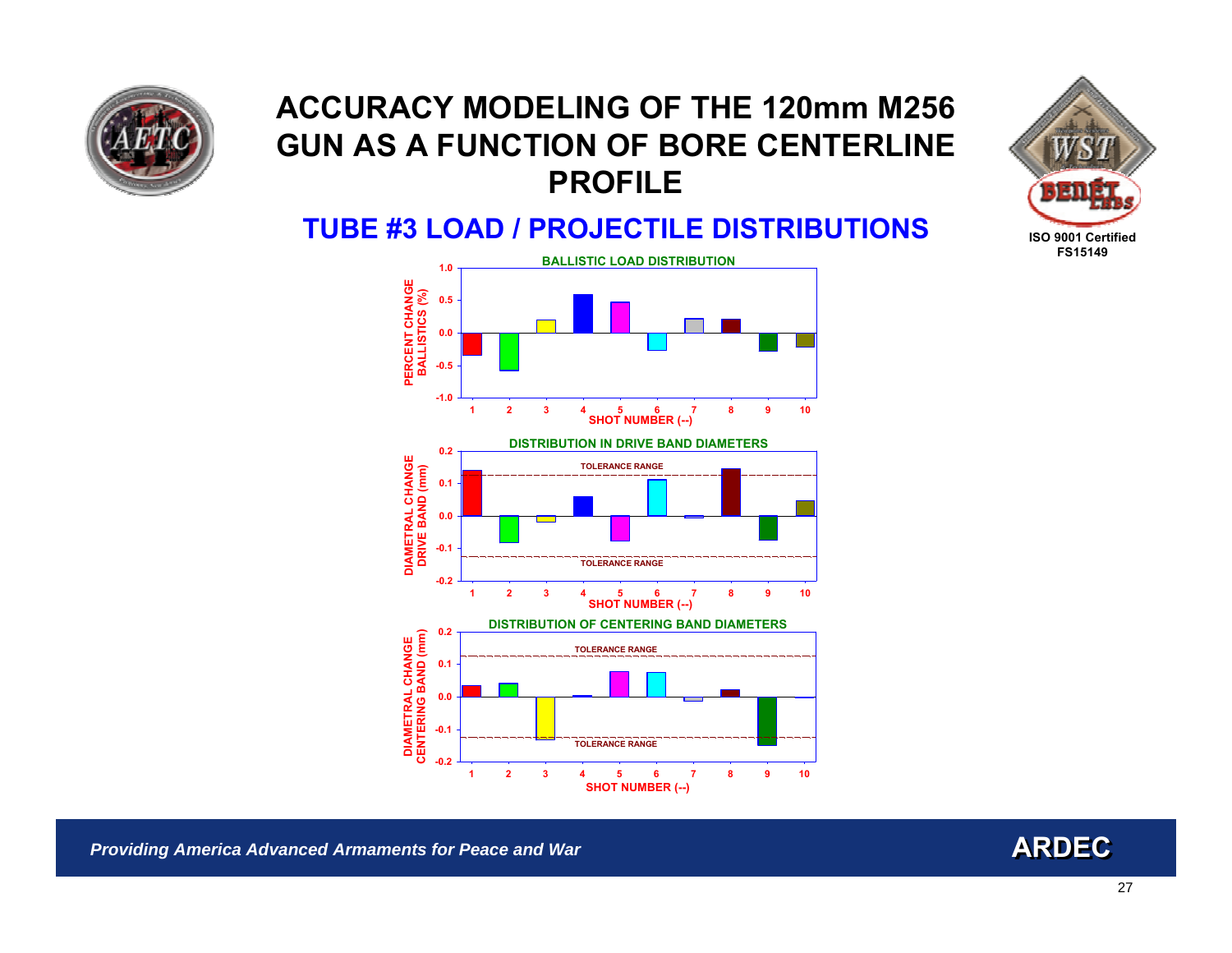





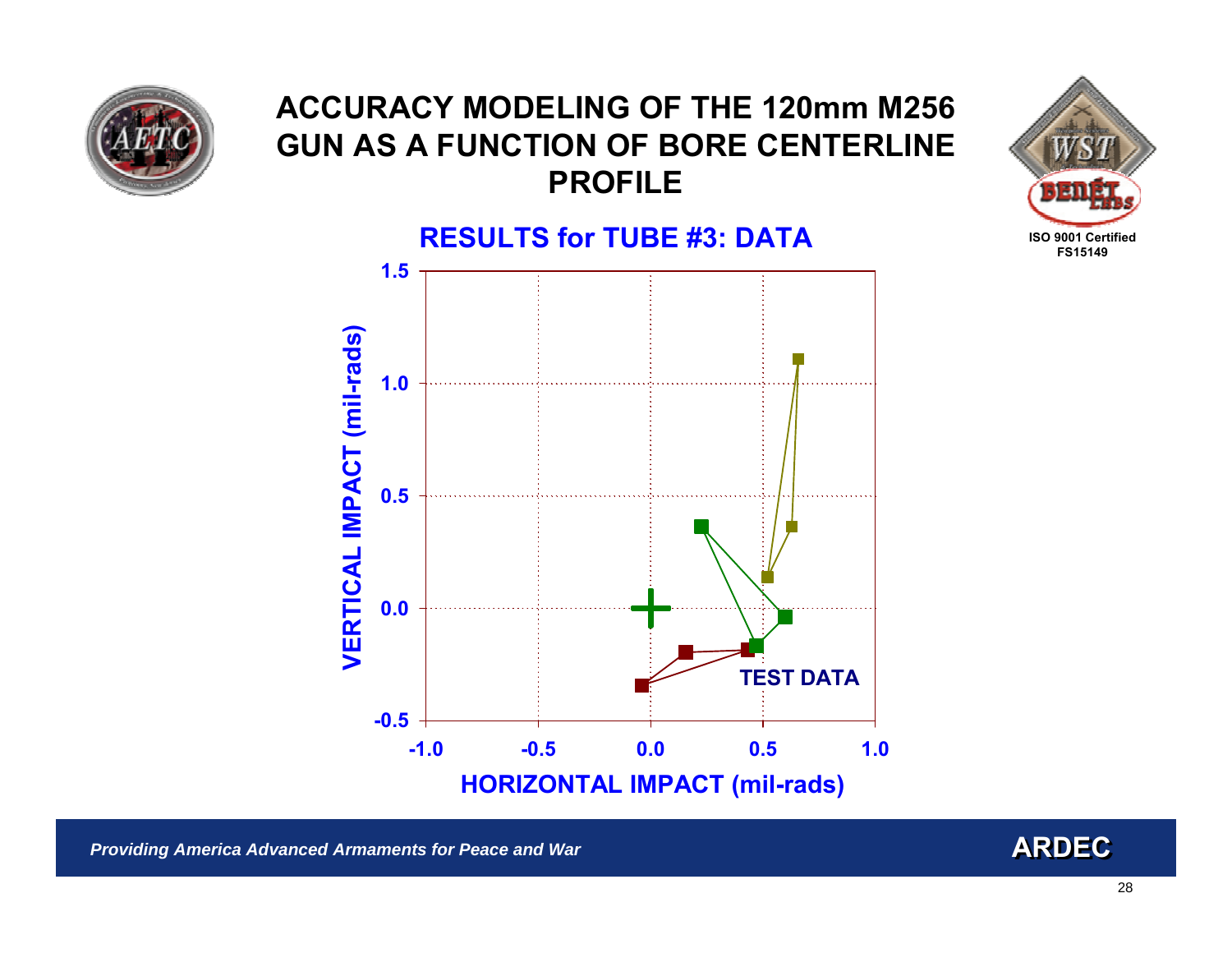





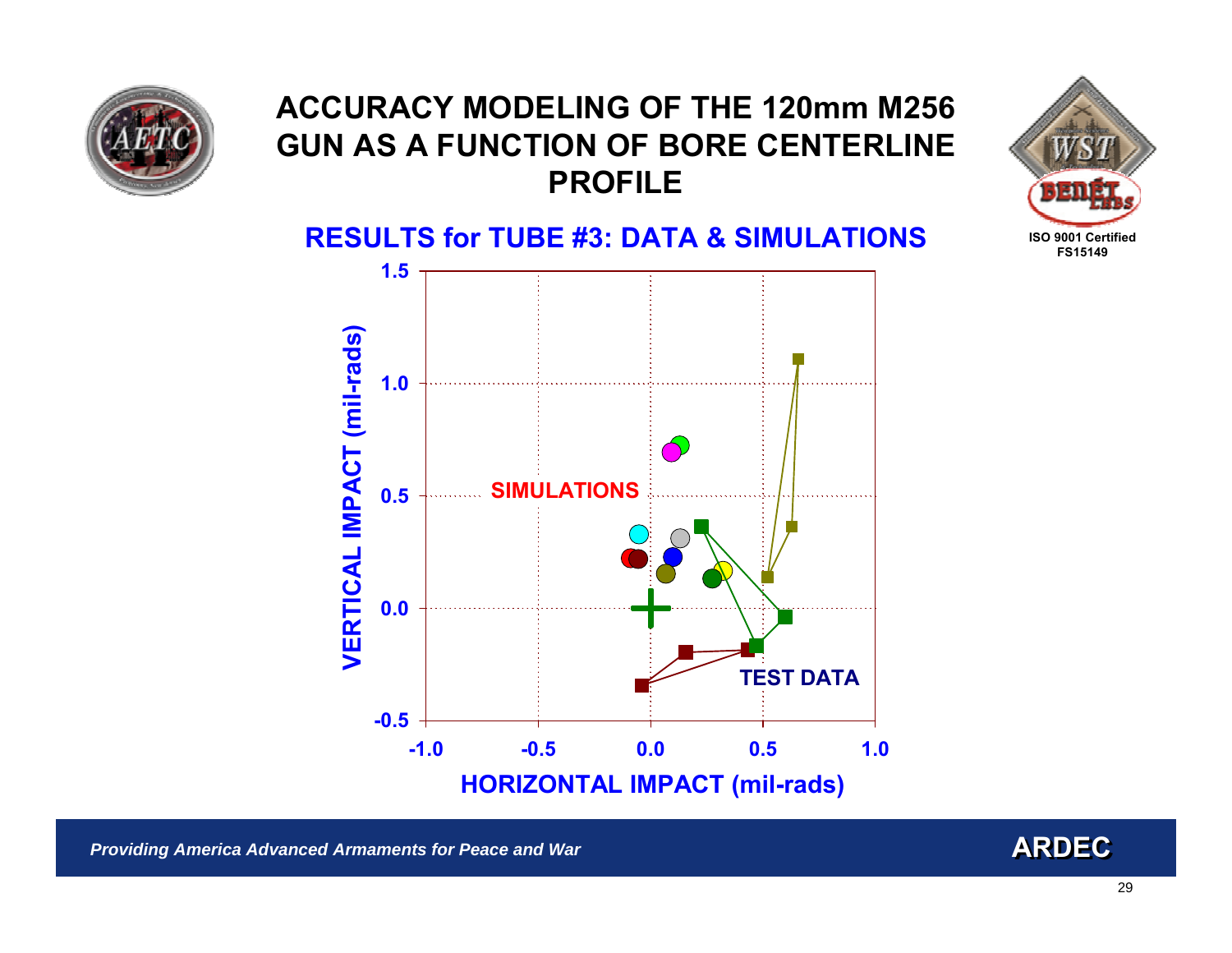

#### **TUBE #4 PROFILE**





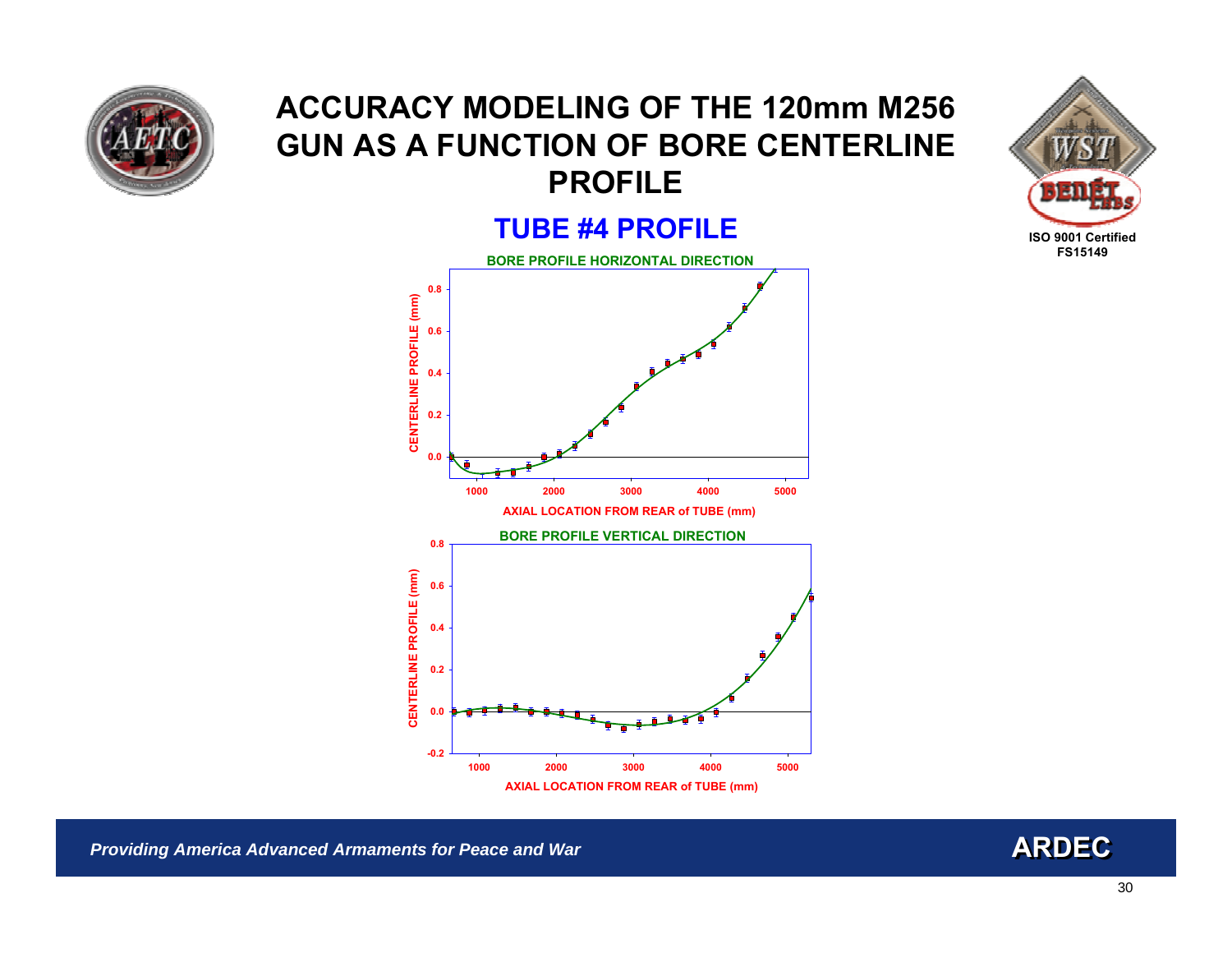



#### **TUBE #4 LOAD / PROJECTILE DISTRIBUTIONS**



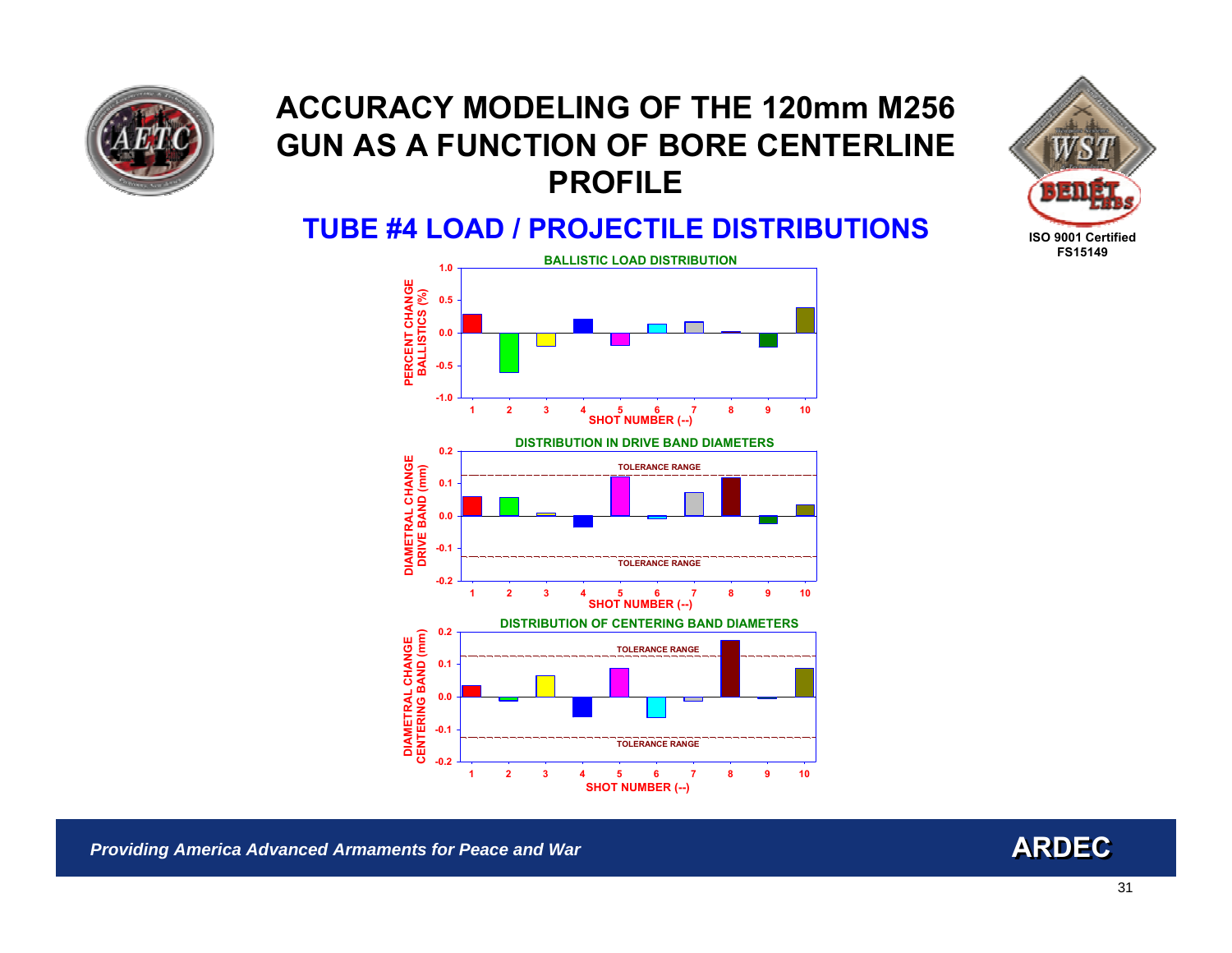





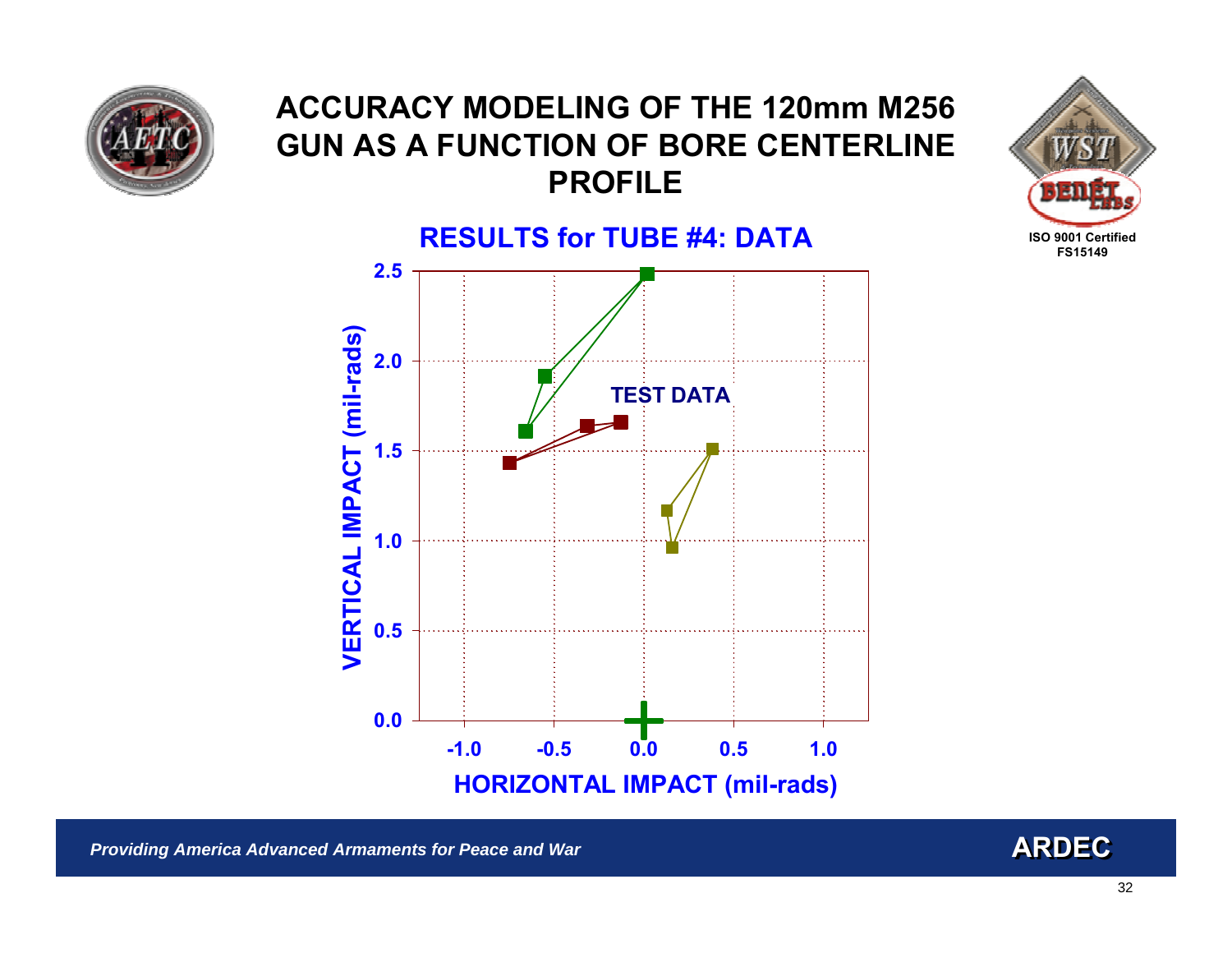







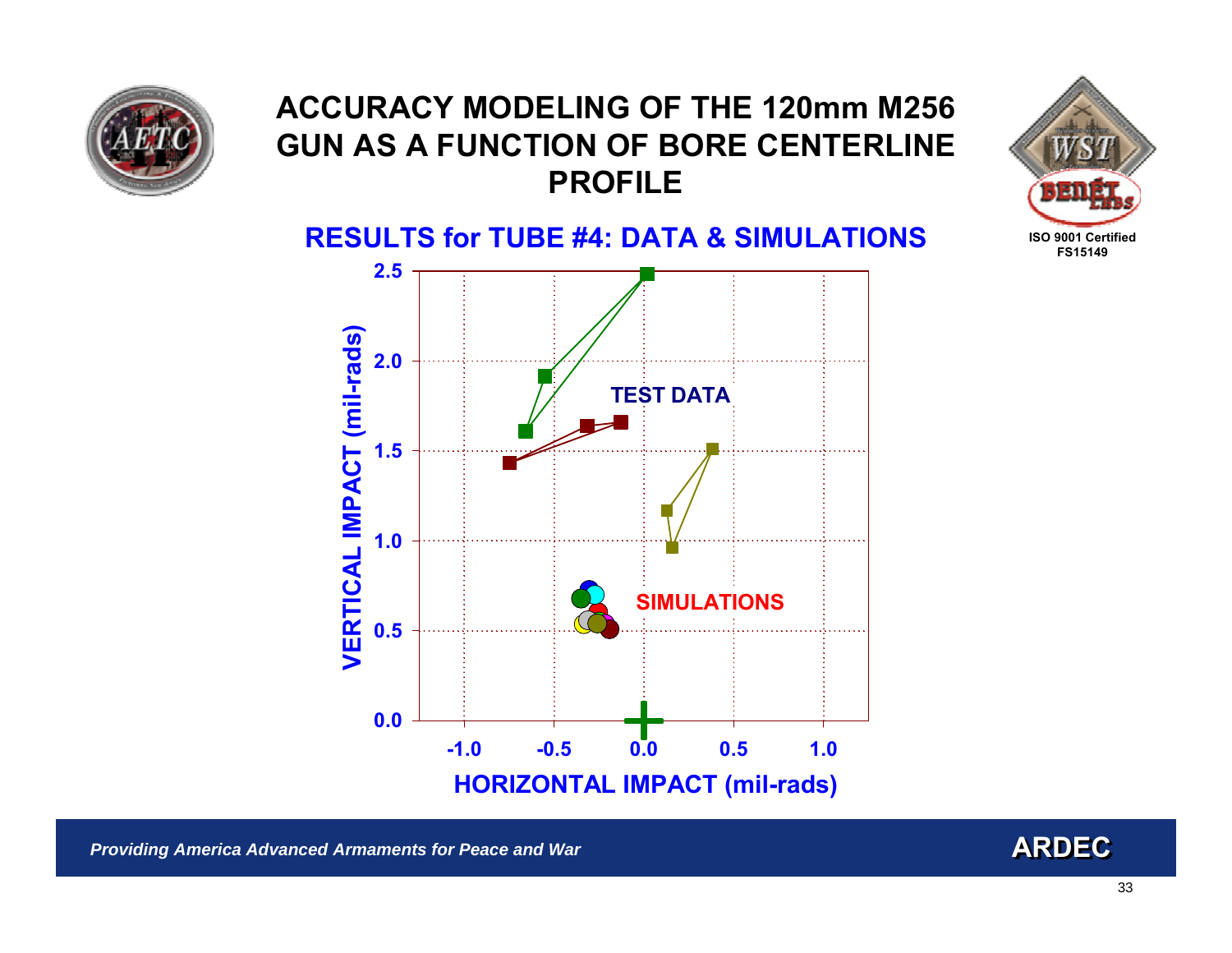



## **SUMMARY OF INDIVIDUAL TUBE RESPONSES**

**These four cases span the best to the worst i n regard to accurately simulating test results.**

**Reiterating considerable amount of data, which impacts the test is unknown.**

**Projectile specifications were 'guessed' using nominal values and tolerances.** 

**As shown in the simulations, band diameters that are out of tolerance tend to indicate shot impact locations that reside on the outskirts of group distributions.**

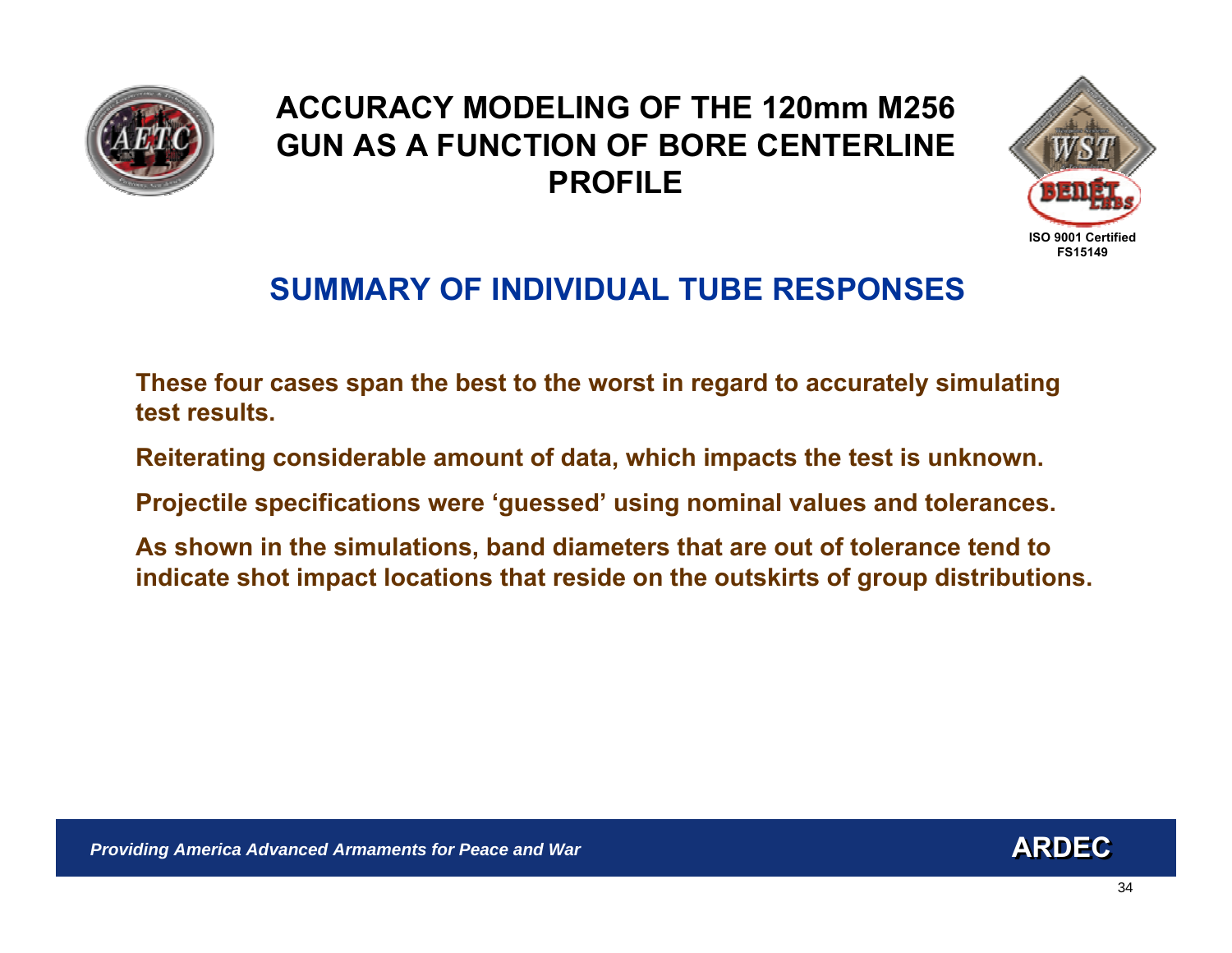



## **STATISTICAL ANALYSIS OF PREDICTIONS AND TEST DATA**

**The analysis and discussion of these four cases does not allow one to claim the validity of the model.**

**It would be impossible to predict with a great degree of reliability any one shot,**  however, trends in shot patterns may offer more representative information.

**To this end I suggest that we compare mean impact and dispersion values for the test and simulation groups.** 

**We have nearly 200 test and simulation shots to use in this averaging process.**

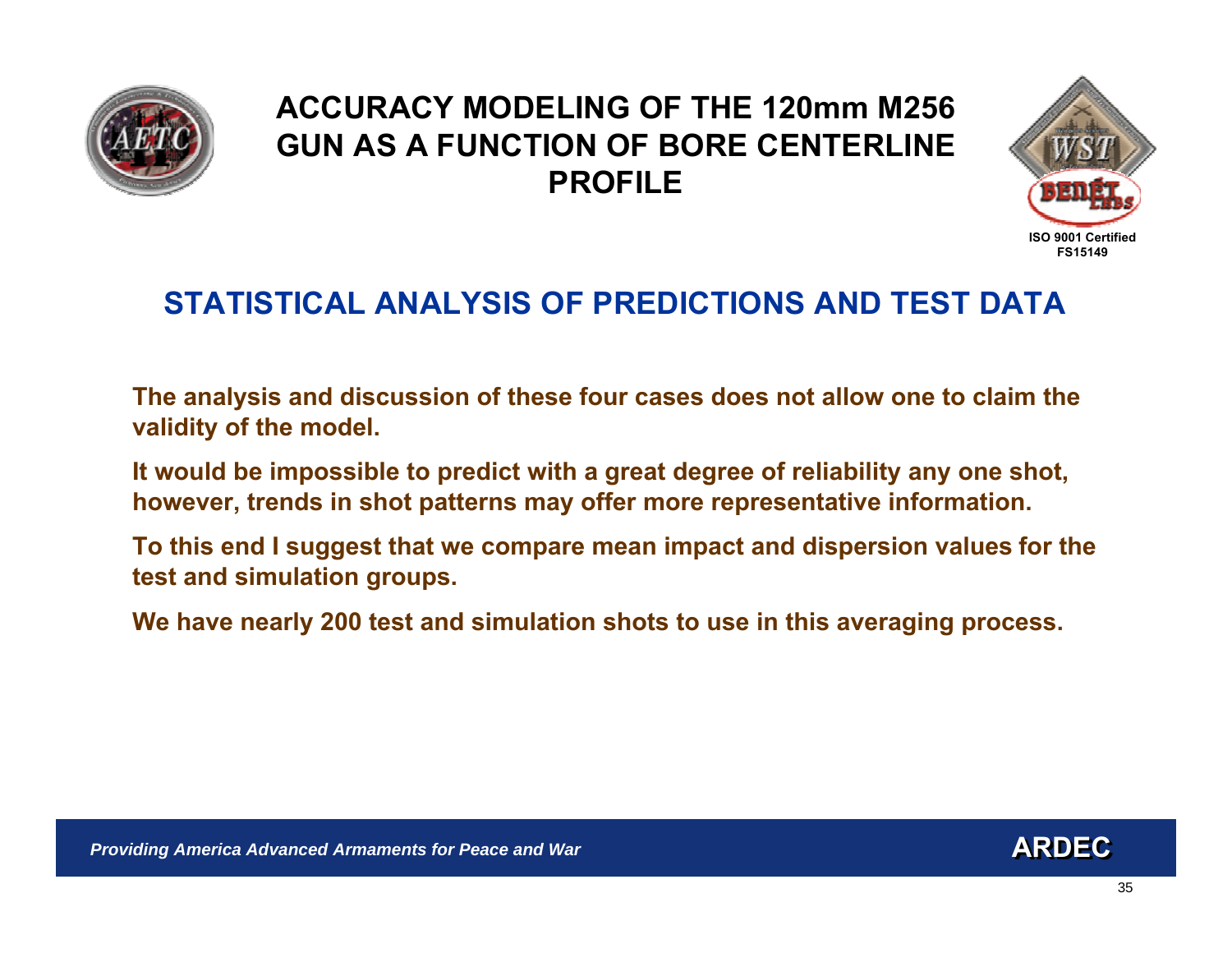



#### **COMPILATION OF RESULTS FOR ALL 20 CASES MEAN IMPACT LOCATIONS**

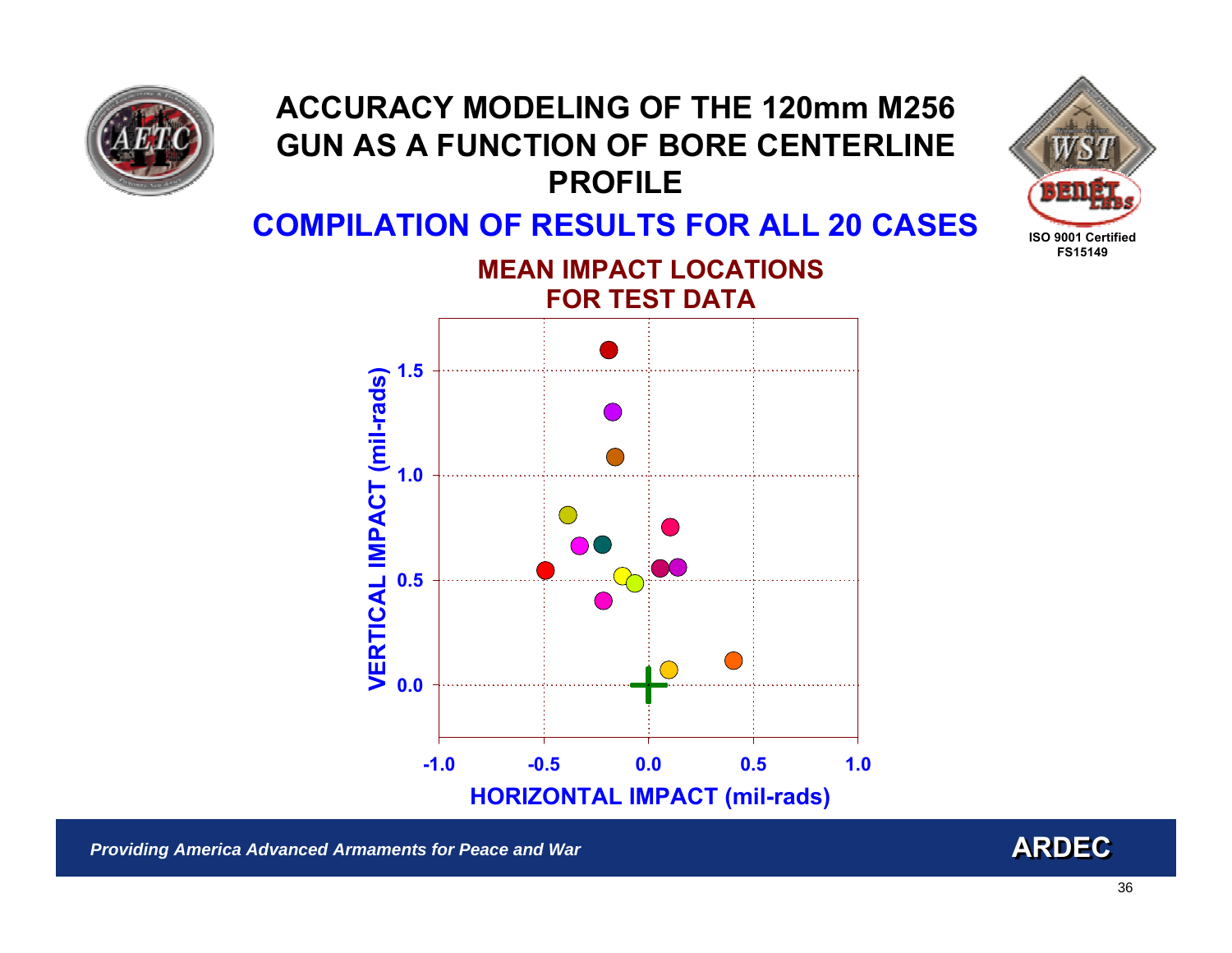





**HORIZON TAL IMPACT (mil-rads)**

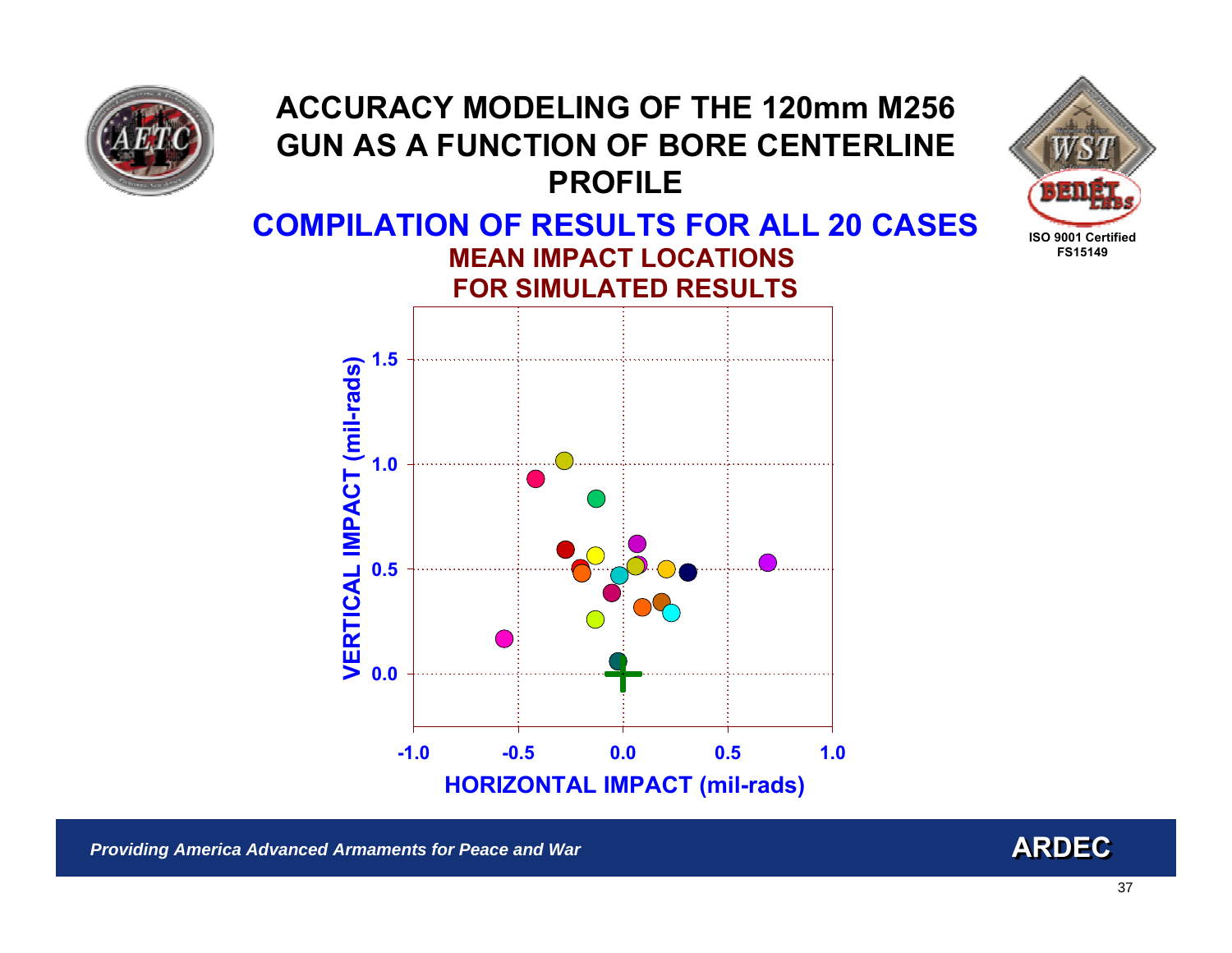

## **ACCURACY MODELING OF THE 120mm M256 GUN AS A FUNCTION OF BORE CENTERLINE PROFILECOMPILATION OF RESULTS FOR ALL 20 CASES DIFFERENCE IN MEAN VALUES(TEST - SIMULATION) 1.0VERTICAL IMPACT (mil-rads) VERTICAL IMPACT (mil-rads) -0.50.50 0.**  $-0.5$ **-1.0 -0.5 0.00.5 1.0 HORIZONTA L IMPACT (mil-rads)**

**ISO 9001 CertifiedFS15149**

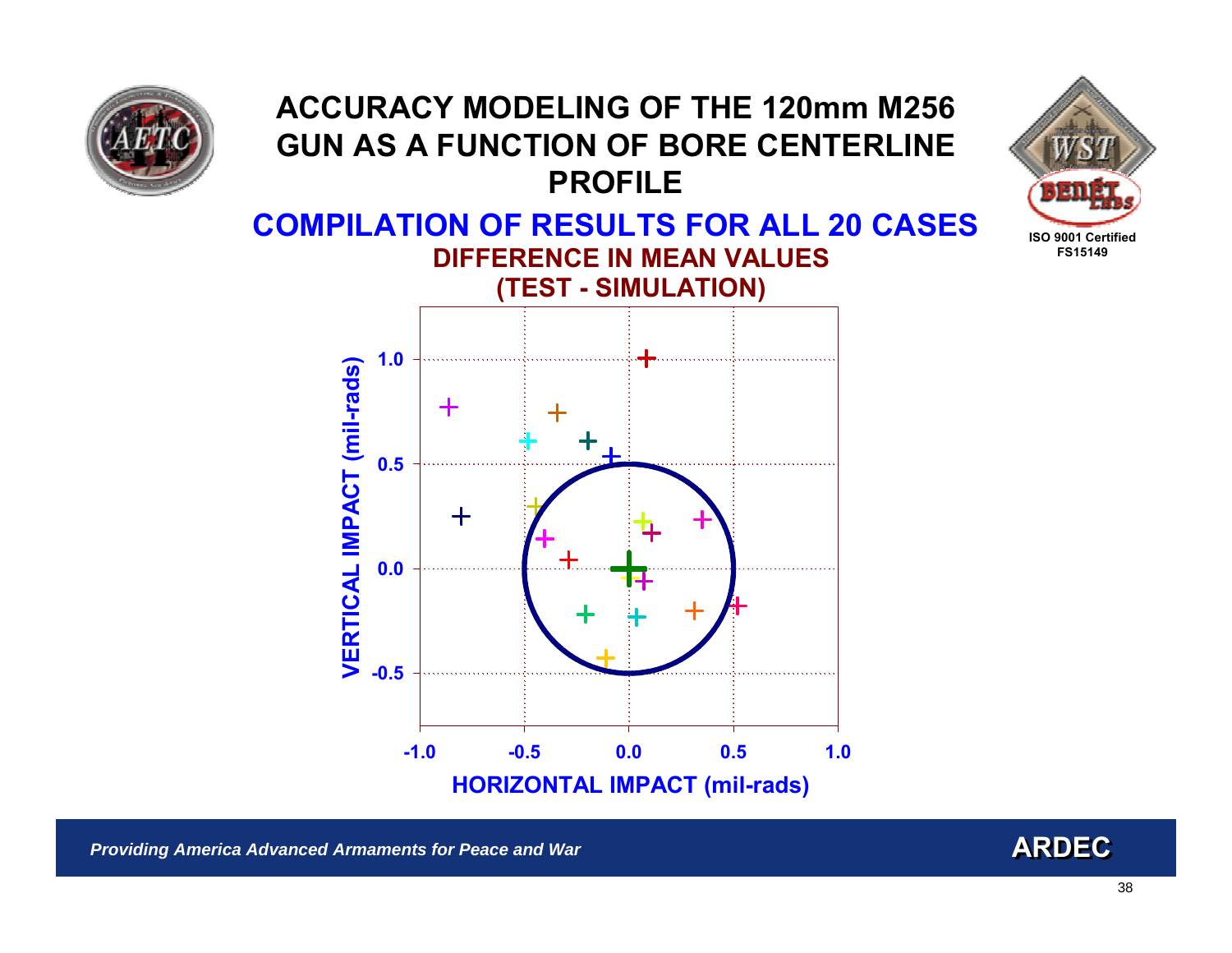





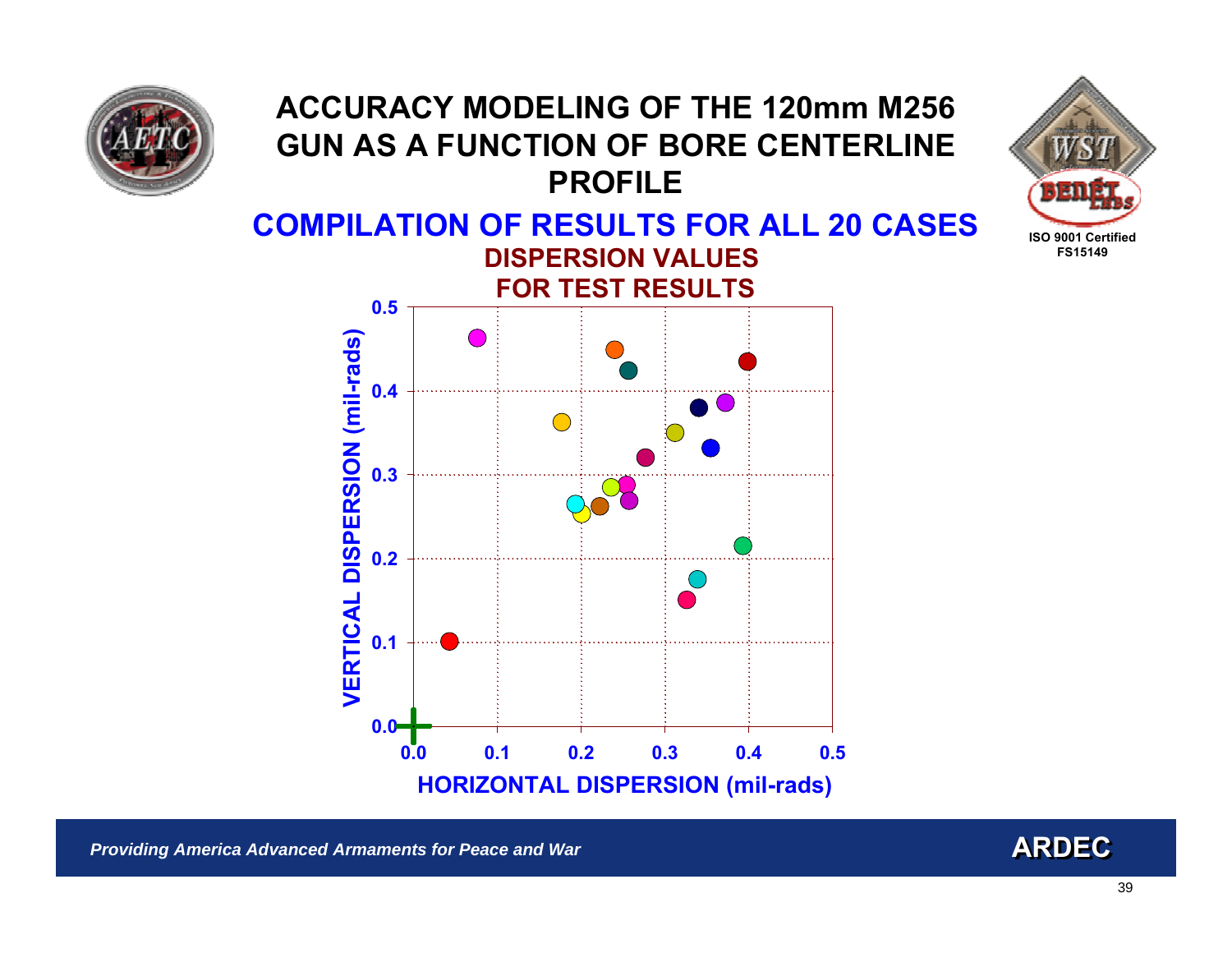





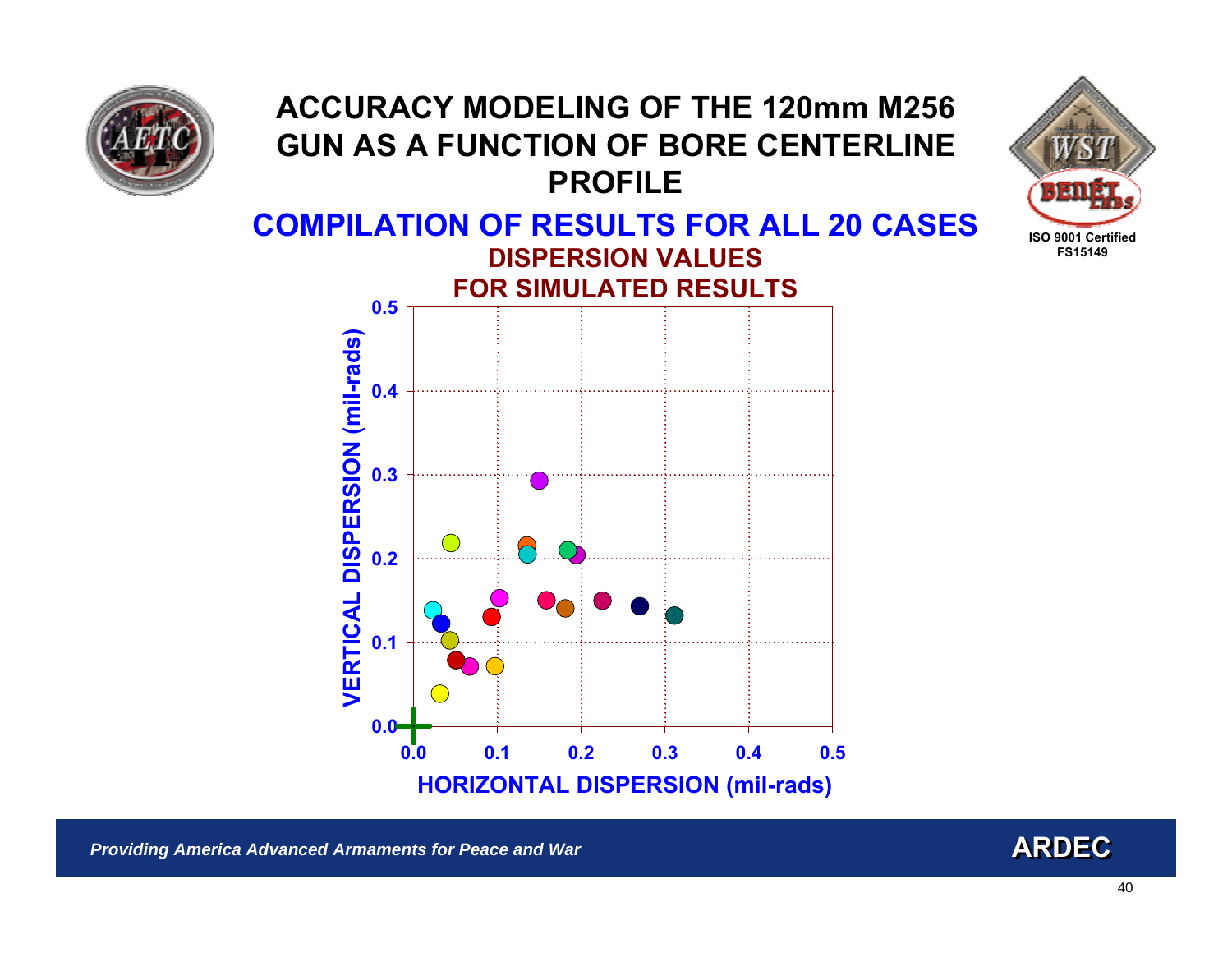

## **ACCURACY MODELING OF THE 120mm M256 GUN AS A FUNCTION OF BORE CENTERLINE PROFILECOMPILATION OF RESULTS FOR ALL 20 CASES DIFFERENCE IN DISPERSION(TEST - SIMULATION) 0.4VERTICAL DISPERSION (mil-rads) VERTICAL DISPERSION (mil-rads)** ╋ **0. 3**

**HORIZONTA L DISPERSION (mil-rads)**

**0.2**

**0.3**

**0.4**

**0.1**

*Providing America Advanced Armaments for Peace and War* **<b>ARDEC ARDEC ARDEC ARDEC** 

**-0.1**

**-0.1**

**0.0**

**0.1**

**0.2**

**0.0**

**ISO 9001 CertifiedFS15149**

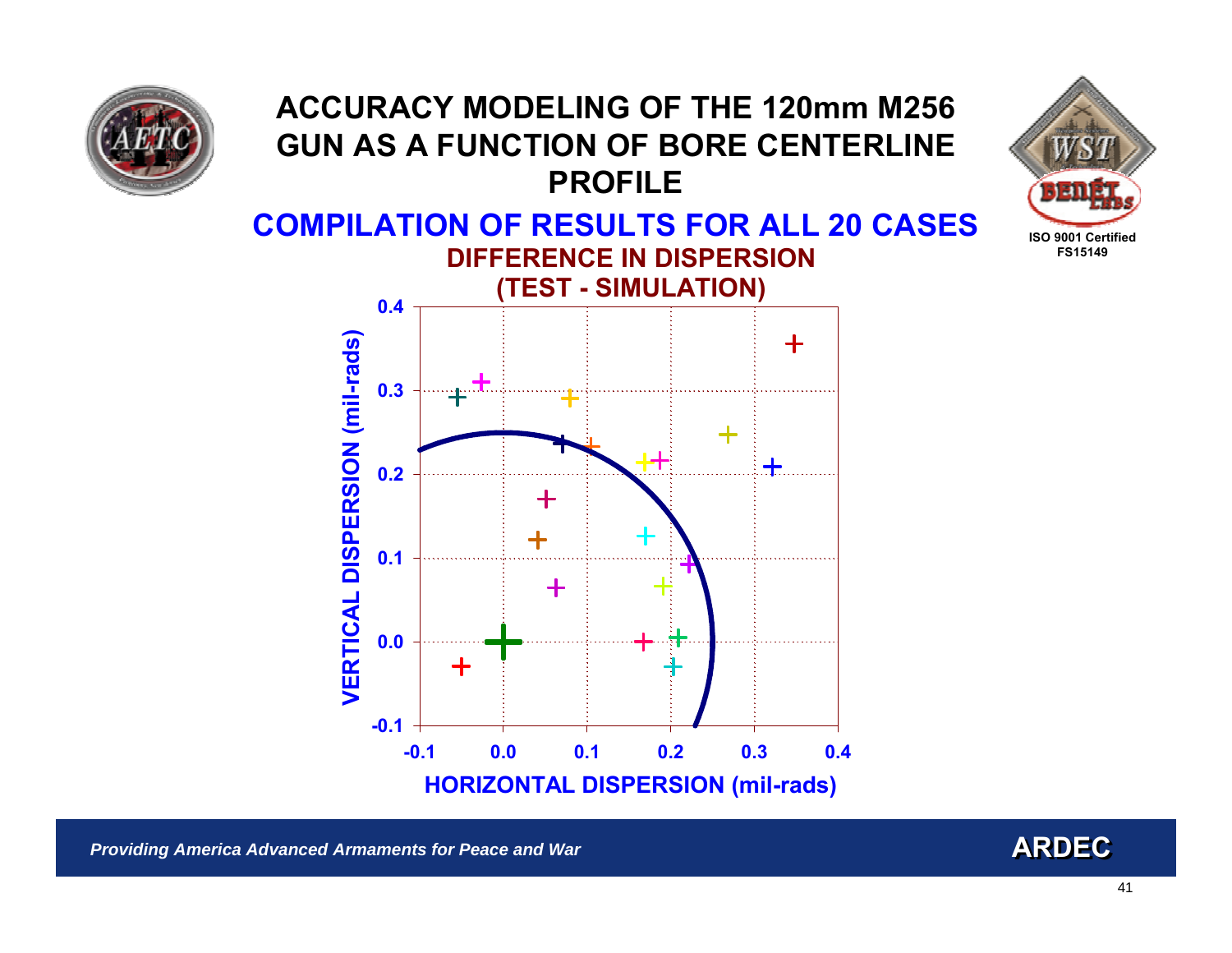



## **DISCUSSION AND CONCLUSIONS**

**An attempt was made to validate coupled simulation routines for predicting projectile impact locations as a function of the bore profile of the gun tube.** 

**Predictions were made for individual shots as well as an averaging method applied to groups of shots.** 

**Mean and dispersion values w ere compared, the results of which indicated the following:**

**In 70 percent of the cases the difference between predicted and simulat ed mean values was equal to or less that 0.50mr**

**In 60 percent of the cases the difference between predicted and simulated dispersion was less than 0.25mr**

**Given t he level of uncertainty of several parameters we feel that these resul ts are quite good.**